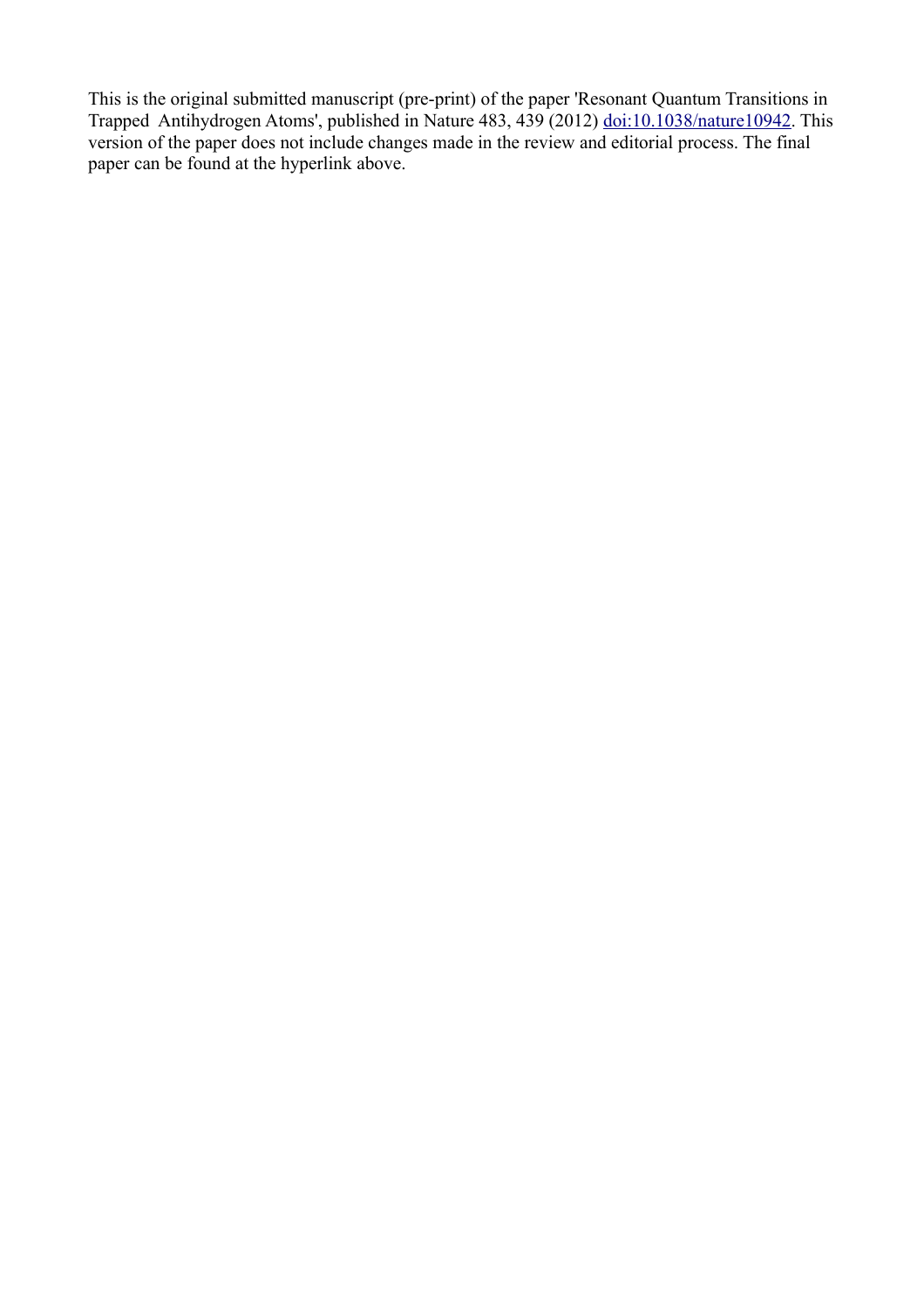## **Resonant Quantum Transitions in Trapped Antihydrogen Atoms**

C. Amole<sup>1</sup>, M.D. Ashkezari<sup>2</sup>, M. Baquero-Ruiz<sup>3</sup>, W. Bertsche<sup>4,5</sup>, P.D. Bowe<sup>6</sup>, E. Butler<sup>7</sup>, A.

Capra<sup>1</sup>, C.L. Cesar<sup>8</sup>, M. Charlton<sup>4</sup>, A. Deller<sup>4</sup>, P.H. Donnan<sup>9</sup>, S. Eriksson<sup>4</sup>, J. Fajans<sup>3#</sup>, T.

Friesen<sup>10</sup>, M.C. Fujiwara<sup>11,10</sup>, D.R. Gill<sup>11</sup>, A. Gutierrez<sup>12</sup>, J.S. Hangst<sup>6</sup>, W.N. Hardy<sup>12%</sup>, M.E.

Hayden<sup>2</sup>, A.J. Humphries<sup>4</sup>, C.A. Isaac<sup>4</sup>, S. Jonsell<sup>13</sup>, L. Kurchaninov<sup>11</sup>, A. Little<sup>3</sup>, N.

Madsen<sup>4</sup>, J.T.K. McKenna<sup>14</sup>, S. Menary<sup>1</sup>, S.C. Napoli<sup>4</sup>, P. Nolan<sup>14</sup>, K. Olchanski<sup>11</sup>, A.

Olin<sup>11+</sup>, P. Pusa<sup>14</sup>, C. Ø. Rasmussen<sup>6</sup>, F. Robicheaux<sup>9</sup>, E. Sarid<sup>15</sup>, C. R. Shields<sup>4</sup>, D.M.

Silveira<sup>8\*</sup>, S. Stracka<sup>11</sup>, C. So<sup>3</sup>, R.I. Thompson<sup>10</sup>, D.P. van der Werf<sup>4</sup> & J.S. Wurtele<sup>3#</sup>

1 *Department of Physics and Astronomy, York University, Toronto, ON, M3J 1P3, Canada*

*2 Department of Physics, Simon Fraser University, Burnaby BC, V5A 1S6, Canada*

*3 Department of Physics, University of California, Berkeley, CA 94720-7300, USA*

*4 Department of Physics, Swansea University, Swansea SA2 8PP, United Kingdom*

5 *School of Physics and Astronomy, University of Manchester, M13 9PL Manchester, and The Cockcroft Institute, Daresbury Laboratory, WA4 4AD Warrington*, *United Kingdom*

*6 Department of Physics and Astronomy, Aarhus University, DK-8000 Aarhus C, Denmark.*

*7 CERN, Department PH, CH-1211 Geneva 23, Switzerland*

*8 Instituto de Física, Universidade Federal do Rio de Janeiro, Rio de Janeiro 21941-972, Brazil*

9 *Department of Physics, Auburn University, Auburn, AL 36849-5311, USA* 

*10Department of Physics and Astronomy, University of Calgary, Calgary AB, T2N 1N4,* 

*Canada*

<sup>11</sup>*TRIUMF, 4004 Wesbrook Mall, Vancouver BC, V6T 2A3, Canada*

<sup>12</sup>*Department of Physics and Astronomy, University of British Columbia, Vancouver BC, V6T* 

*1Z1, Canada*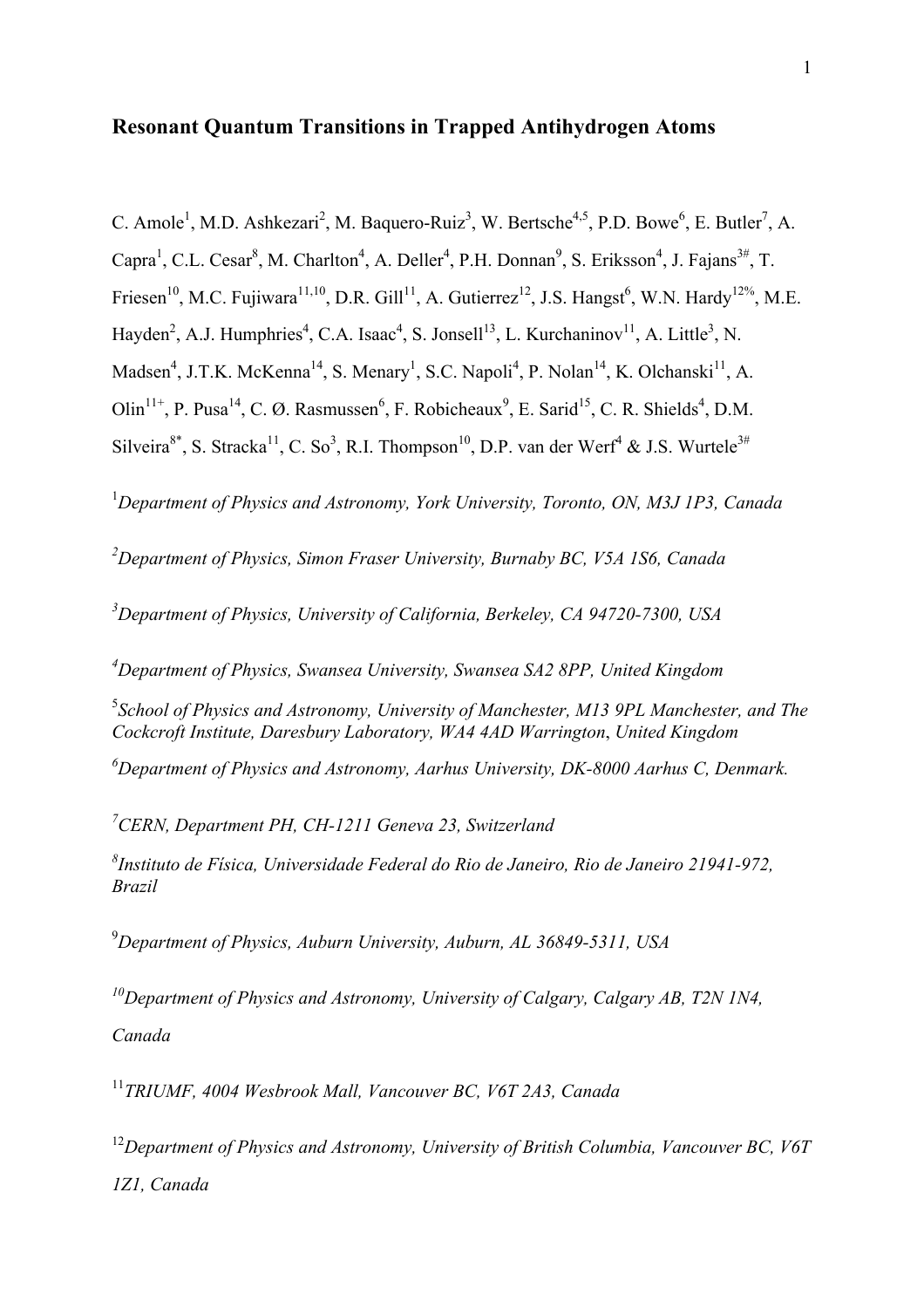<sup>13</sup>*Department of Physics, Stockholm University, SE-10691, Stockholm, Sweden*

<sup>14</sup>*Department of Physics, University of Liverpool, Liverpool L69 7ZE, United Kingdom 15Department of Physics, NRCN-Nuclear Research Center Negev, Beer Sheva, IL-84190, Israel*

# Also affiliated with Lawrence Berkeley National Laboratory, Berkeley CA 94720, USA

%Also a member of the Canadian Institute of Advanced Research, Toronto M5G-1Z8, Canada

+ Also affiliated with Department of Physics & Astronomy, University of Victoria, Victoria, BC, V8W 3P6, Canada

\* Formerly at Atomic Physics Laboratory, RIKEN, Saitama 351-0198, Japan

**The hydrogen atom is one of the most important and influential model systems in modern physics. Attempts to understand its spectrum are inextricably linked to the early history and development of quantum mechanics. The hydrogen atom's stature lies**  in its simplicity and in the accuracy with which its spectrum can be measured<sup>1</sup> and **compared to theory. Today that same spectrum remains a valuable tool for determining the values of fundamental constants and for challenging the limits of modern physics, including the validity of quantum electrodynamics and - by comparison with measurements on its antimatter counterpart, antihydrogen - the validity of CPT (charge conjugation, parity, and time reversal) symmetry. Here we demonstrate the first resonant quantum transitions in the antihydrogen atom. We have**  manipulated the internal spin state<sup>2</sup> of antihydrogen atoms so as to induce magnetic **resonance transitions between hyperfine levels of the positronic ground state. Resonant microwave radiation was used to flip the spin of the positron in antihydrogen atoms**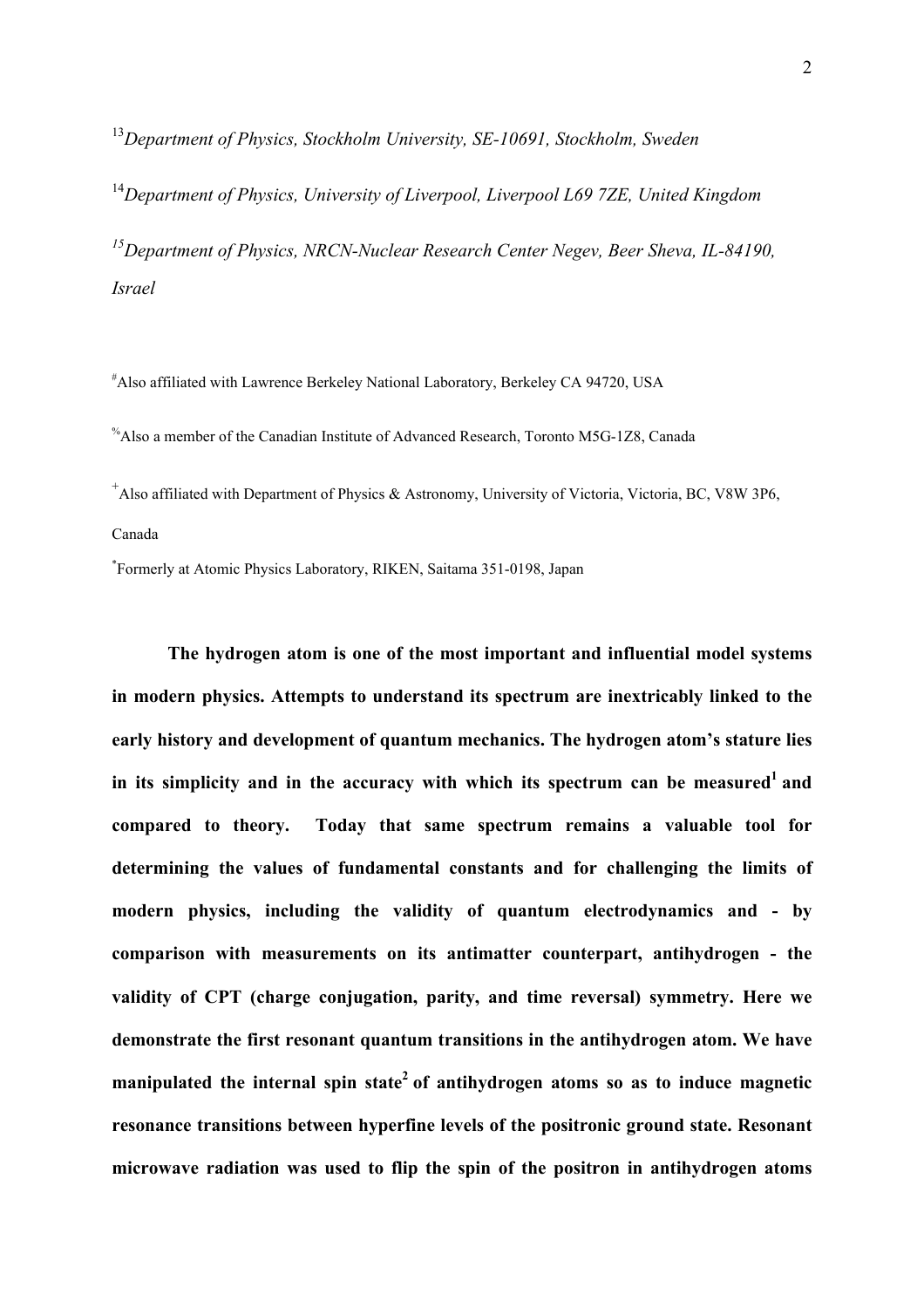**that were magnetically trapped3,4,5 in the ALPHA apparatus. The spin flip causes trapped anti-atoms to be ejected from the trap. We look for evidence of resonant interaction by comparing the survival rate of trapped atoms irradiated with microwaves on-resonance to that of atoms subjected to microwaves that are offresonance. In one variant of the experiment, we detect 23 atoms that survive in 110 trapping attempts with microwaves off-resonance (0.21 per attempt), and only 2 atoms that survive in 103 attempts with microwaves on-resonance (0.02 per attempt). We also describe the direct detection of the annihilation of antihydrogen atoms ejected by the microwaves. This experiment represents the first resonant, spectroscopic measurement of any kind that has been performed on a pure antimatter atom.**

Magnetostatic trapping of neutral atoms<sup>6</sup> or anti-atoms is accomplished by creating a local minimum of the magnetic field magnitude in free space. The confining force results from interaction of the atomic magnetic moment  $\mu$  with the non-uniform magnetic field. Figure 1 shows the expected Breit-Rabi hyperfine level diagram for the ground state of the antihydrogen atom in a magnetic field. We label the four eigenstates  $|a\rangle, |b\rangle, |c\rangle$ , and  $|d\rangle$ in order of increasing energy. Trapping is possible when the atom is in a 'low-field seeking' quantum state ( $|c\rangle$  or  $|d\rangle$  in Fig. 1). We employ the Ioffe-Pritchard<sup>6</sup> configuration: the superposition of a magnetic multipole (an octupole) field that confines atoms in the transverse directions and two 'mirror coil' fields for axial confinement<sup>7</sup>.

Working at the Antiproton Decelerator<sup>8</sup> facility at CERN, we recently demonstrated magnetic confinement of cold antihydrogen atoms<sup>3</sup> and showed that – once trapped – these atoms end up in their ground state, where they can be held<sup>4</sup> for up to 1000 s. Here we use the same apparatus, modified to enable injection of microwaves into the trapping volume (Fig. 2a). Antihydrogen atoms are produced near the field minimum (about 1 T, Fig.2b) by mixing cold plasmas of antiprotons and positrons for about 1 s (Methods). Atoms having kinetic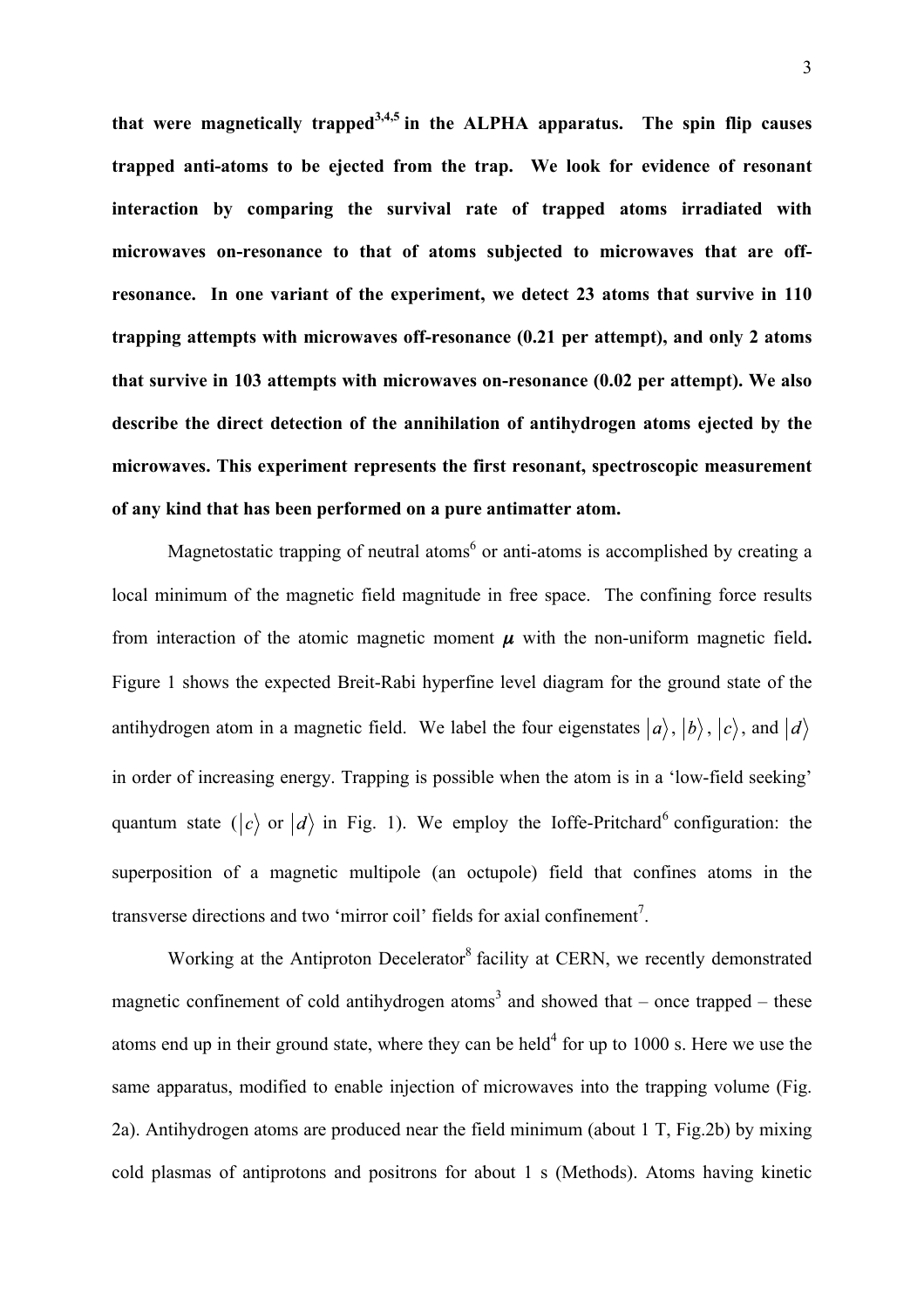energies corresponding to less than 0.5 K can be trapped. Mixing of about two million positrons and 20000 antiprotons yields approximately 6000 anti-atoms; of order one atom is trapped, on average. The trapping field currents can be ramped down with a time constant of 9 ms, releasing trapped atoms in a well-defined time window<sup>3</sup>. The trapping volume is surrounded by a three-layer,  $30,720$ -channel imaging silicon detector<sup>9</sup>, which can locate the spatial positions - 'vertices' - of antiproton annihilations.

Our approach was to subject trapped antihydrogen atoms to resonant microwaves in order to eject them from the trap. A tuned, oscillating magnetic field  $\mathbf{B}_1$  applied perpendicular to the trapping field can drive positron spin-flip transitions between the trappable and the untrappable states, *i.e.*,  $|c\rangle \rightarrow |b\rangle$  and  $|d\rangle \rightarrow |a\rangle$ . Untrapped atoms escape and annihilate on the surrounding apparatus. A single experimental cycle or 'trapping attempt' involves producing anti-atoms in the magnetic trap, holding any trapped atoms first for 60 s (during which the magnetic field may be changed) and then for 180s (during which microwaves may be introduced), and then intentionally releasing any remaining atoms to detect their annihilation.

To select the proper microwave frequencies and magnetic field configurations, we consider (Fig. 3a) the calculated positron spin resonance line shapes for equal numbers of trapped  $|c\rangle$  and  $|d\rangle$  state atoms exposed to microwaves. The abrupt low-frequency onsets are associated with the minimum in the static magnetic field near the trap centre; the high frequency tails reflect the highly inhomogeneous nature of the trapping fields elsewhere. We choose the resonance condition such that transitions are induced as atoms pass close to the magnetic minimum (Fig. 2b). This choice yields higher transition rates than elsewhere in the trap, and it localizes the position in space where transitions occur, and whence the resulting high-field seeking atoms are ejected. We do not know *a priori* the hyperfine level in which atoms are trapped; for a given magnetic field configuration we need to alternately irradiate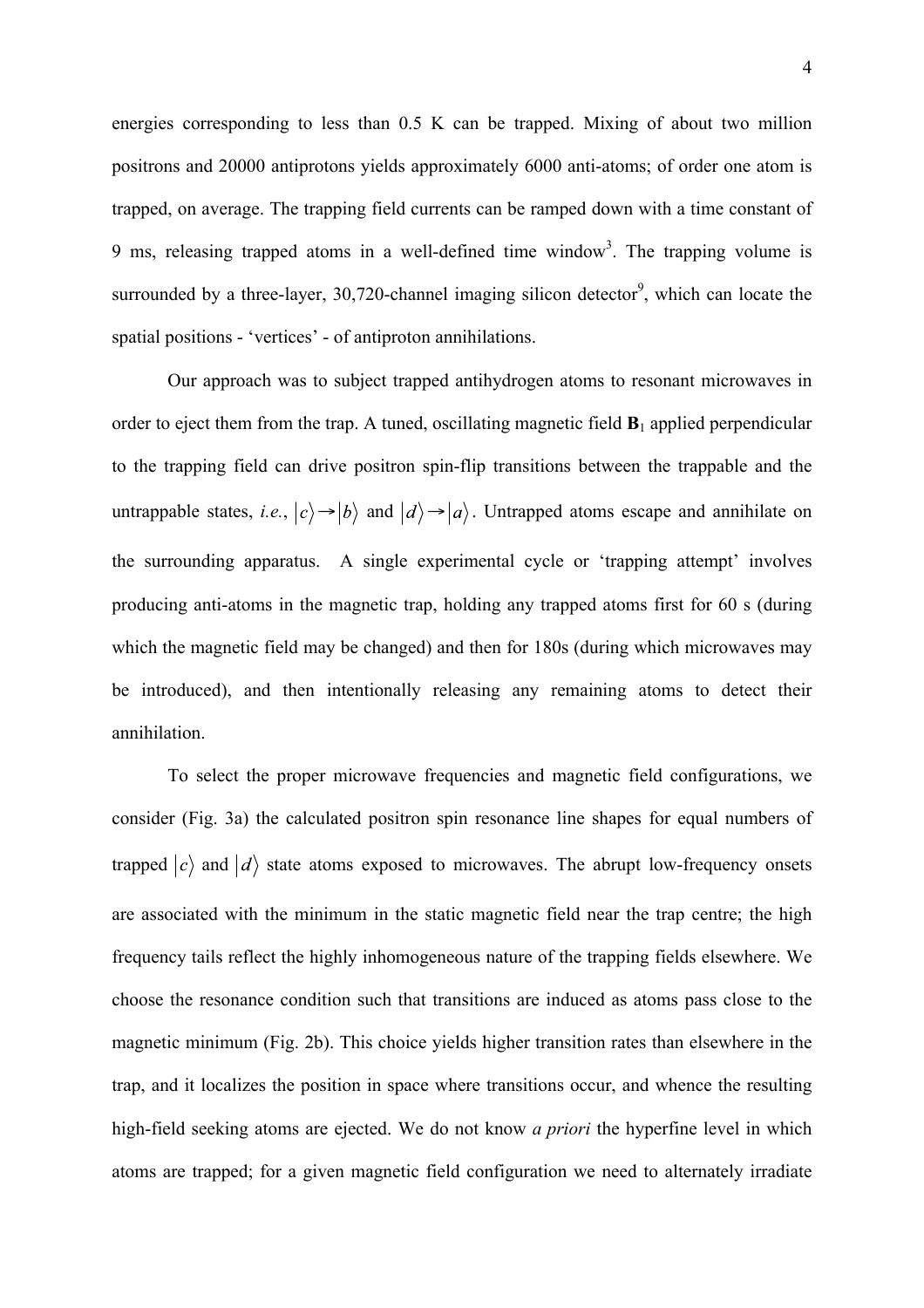the trap at two frequencies (details in Fig.3 caption) separated by the zero-field hyperfine splitting of 1420.4 MHz.

We collect two distinct, complementary types of annihilation data. First, at the end of every trapping attempt, we rapidly turn off the confining fields and watch for annihilation events in a 30 ms window from the start of the magnet shutdown. This allows us to determine an effective trapping rate. The ejection of trapped atoms by resonant microwaves will reduce this rate. Rates for application of resonant microwaves, off-resonant microwaves and no microwaves can be compared: these are 'disappearance mode' data. The second data set comes from monitoring annihilation events throughout the entire time that antihydrogen atoms are held in the trap. We look for events from ejected atoms during the time that resonant microwave fields are applied: these are 'appearance mode' data.

Since the duration of the observation window differs significantly between these two modes, we rely on two different cosmic background rejection algorithms (Methods). In the 30 ms 'disappearance window' we use the algorithm developed earlier<sup>3</sup> (the 'default criteria'). The rate at which cosmic ray events are interpreted as annihilations by this selection scheme is  $(4.7 \pm 0.2) \times 10^{-2}$  s<sup>-1</sup>. For the much longer 'appearance mode' observation (180 s), we rely on an alternative set of acceptance criteria that, compared to the default criteria, reduces annihilations by 25% but lowers cosmic background by an order of magnitude. To avoid experimenter bias, the two sets of criteria are optimised and cross-checked using control samples<sup>3,5</sup>: cosmic ray events and annihilation events collected independently of the trapping experiments described here.

We conducted six series of measurements. For Series 1, we set the minimum on-axis trapping field  $B_{\min}^{axis}$  to some value  $B^A$  (Methods), and then applied resonant microwave fields at frequencies  $f_{bc}^A$  and  $f_{ad}^A$  (Fig. 3b) during the 180 s hold portion of the cycle. For Series 2, we shifted  $B_{\min}^{axis}$  to  $B^B > B^A$  by increasing the mirror coil currents, such that microwave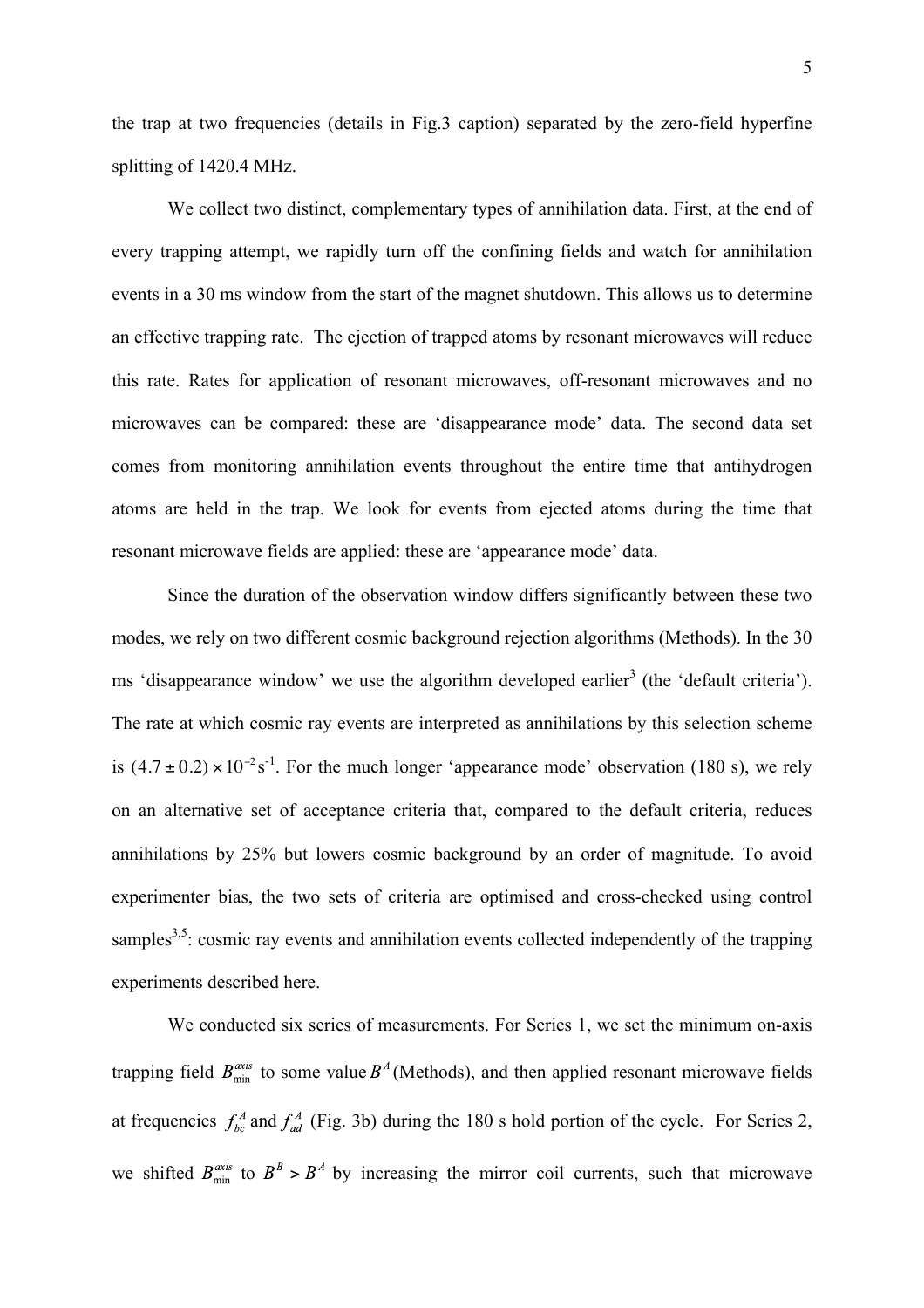fields oscillating at  $f_{bc}^A$  and  $f_{ad}^A$  are detuned by 100 MHz and are no longer resonant with atoms at the centre of the trap (Fig. 3c). The field was shifted (in  $\sim$  1 s) *after* the mixing and initial trapping phase of each trapping attempt, and a waiting period of 59 s was imposed to allow the field to stabilize, before microwave introduction. This configuration should eliminate  $|d\rangle \rightarrow |a\rangle$  transitions and reduce the rate of  $|c\rangle \rightarrow |b\rangle$  transitions. The latter can still occur as atoms pass through regions of space in which the local magnetic field brings them into resonance with microwave fields applied at frequency  $f_{ad}^A$ . Series 3 involved operating at the higher field  $B^B$  and shifting the microwave frequencies so as to bring both transitions back into resonance (Fig. 3d). Series 4 field and frequency conditions were identical to those of Series 2, but Series 4 attempts were interleaved with those of Series 3. This repetition attempts to minimise possible systematic effects due to time variations in the experimental conditions. Antiproton beam and plasma conditions - and thus the initial trapping rate - can vary from day to day, so on- and off-resonance experiments were interspersed. Thus, Series 1 and 2 were taken under very similar conditions, and Series 3 and 4 constitute a second, complementary set of measurements. In concert with Series 1- 4, we measured trapping and annihilation rates with  $B_{\min}^{axis}$  set to  $B^A$  or  $B^B$  when no microwaves are injected into the apparatus (Series 5 and 6, respectively). Apart from changes in magnetic field or microwave conditions, the experimental procedure was identical for each of the six series.

A summary of 'disappearance mode' data appears in Tables 1 and 2. By comparing the Poisson rate of the process of interest with the rate of the control process, we evaluate the probability (*p*-value) that the observed number of outcomes, or a more extreme one, could have been produced by background fluctuations<sup>10</sup>. We observe a clear decrease in the survival rate for the cases in which microwaves are injected on-resonance, as compared to the equivalent off-resonance measurements, with a *p*-value of  $1.0 \times 10^{-5}$ .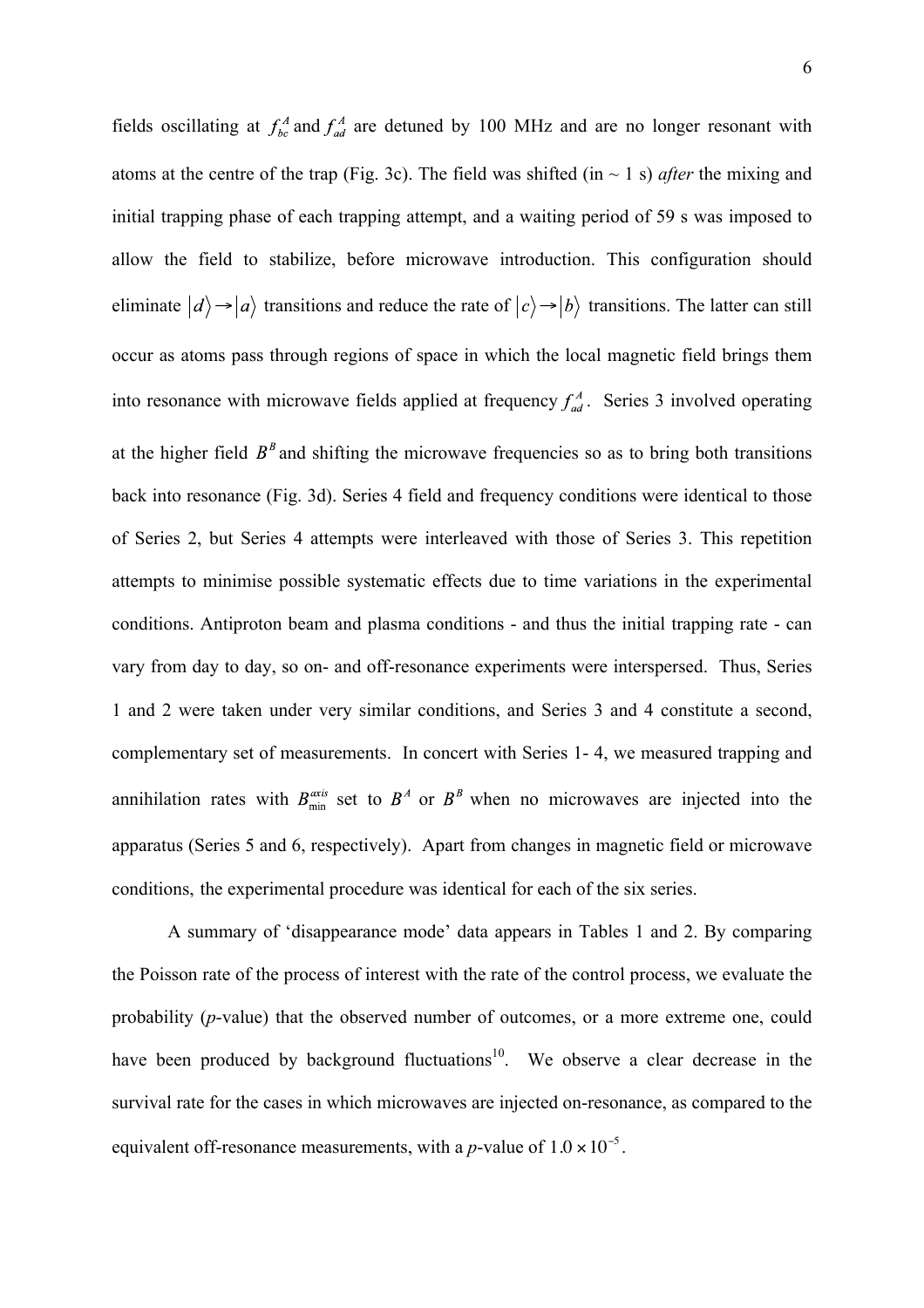The two measurement sets (Series 1-2; Series 3-4) could have different systematic uncertainties. For example, in the former, the mirror field shift may affect the orbit dynamics of the trapped antihydrogen (a hypothesis not supported by numerical simulations), while the latter may suffer from different microwave field characteristics between on- and offresonance frequencies (again, this is not supported by our detailed off-line measurements with electron plasmas, Methods). However, both data sets show decreases in the onresonance rate measurements, compared to the associated off-resonance measurements, with *p*-values of  $1.6 \times 10^{-4}$  and  $1.5 \times 10^{-2}$ , respectively, supporting the hypothesis that the difference is due to spin flip.

We note that the survival rates for the no-microwave measurements are higher than for those in which microwaves are present but off-resonance (the *p*-value is  $6 \times 10^{-3}$ ). This difference could be explained by far off-resonant interactions with the  $|c\rangle$  state, assuming there is sufficient microwave power to induce spin flips in the long tails of the resonance line shape (Fig. 3c).

We also directly searched for annihilation signals of anti-atoms that are ejected from the trap after a spin-flip transition - the 'appearance mode' described above. Figure 4a shows the time history of events satisfying the alternative acceptance criteria and having  $|z| < 6$  cm counts ( $p = 2.8 \times 10^{-5}$ ) in on-resonance (Series 1 plus Series 3) compared to off-resonance (Methods). In the first frequency sweep  $(0 < t < 30 \text{ s})$  we observe a significant excess of attempts (Series 2 plus Series 4). Seven of the 19 events appearing in  $0 < t < 15$  s (microwaves probing  $f_{bc}$ ) occur in the first second; for  $15 < t < 30$  s (probing  $f_{ad}$ ) the first second has seven of 18. This suggests that the microwave power is sufficient to flip most of the spins during the first 30 s sweep, in agreement with numerical simulations of the transition rate (Methods). An investigation of power dependence indicated that levels as low as  $1/16<sup>th</sup>$  of the nominal 700 mW injected (Methods) were still enough to eject the trapped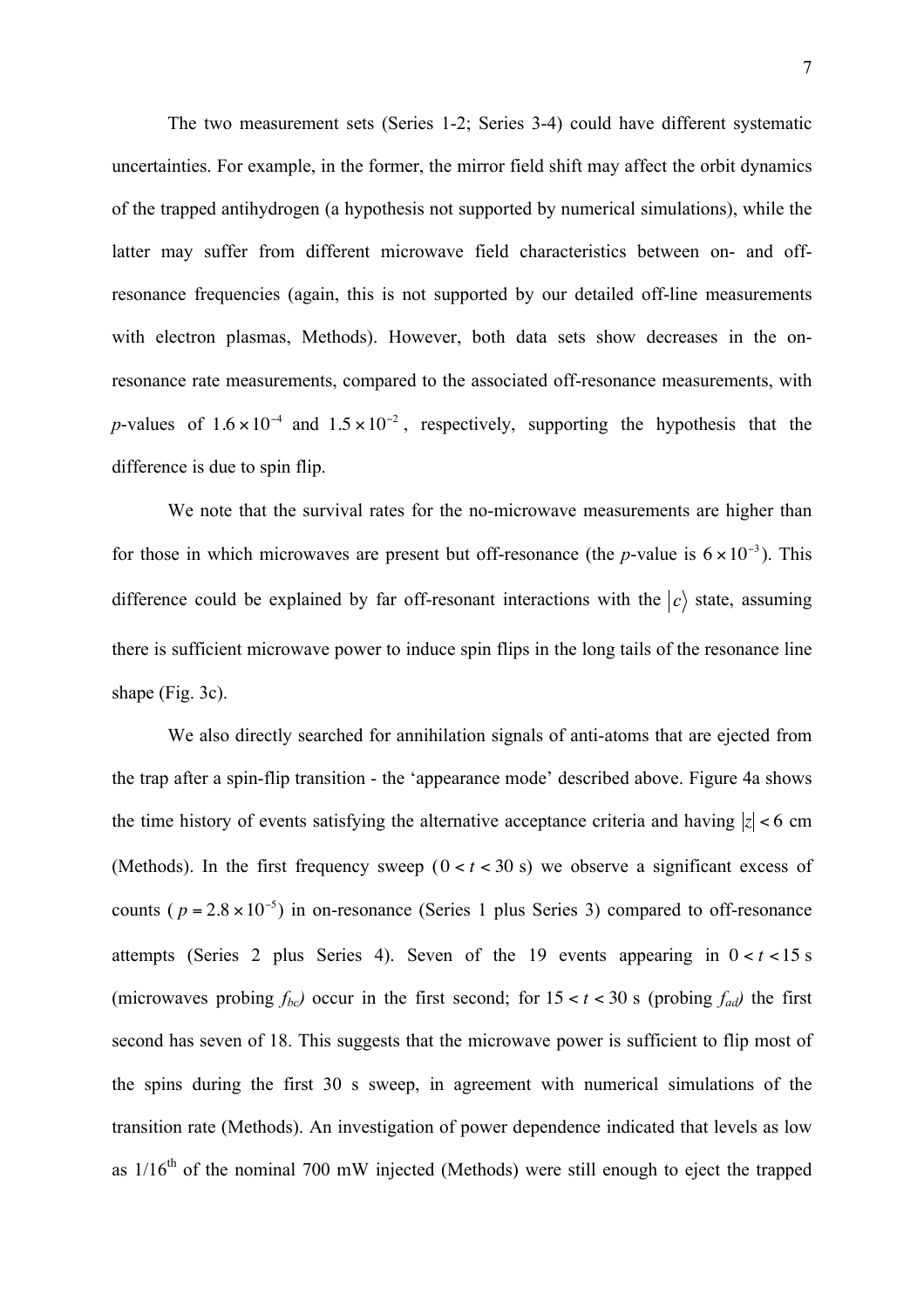atoms in the first 30 s sweep, again consistent with the simulations.

In the off-resonant experiments, we observe a mild excess of counts above the nomicrowave case (Series 5 plus Series 6) with an associated  $p = 5.6 \times 10^{-2}$ . We interpret this € excess to be due to the above-mentioned off-resonance interaction with the  $|c\rangle$  state. This conclusion is supported by the fact that the events are in  $15 < t < 30$ s (Fig. 4a), when the the nominal power should be sufficient to drive off-resonant transitions. Taken together, the microwaves are probing the upper 15 MHz frequency band (Fig. 3c), and by indications that disappearance and appearance analyses constitute a qualitatively consistent picture of the fate of the trapped antihydrogen atoms.

We have considered other processes that could lead to antihydrogen loss in the presence of microwaves but not be due to a spin-flip. The only plausible candidate is heating of the trap electrodes due to the microwaves, causing desorption from the surfaces of cryopumped material, which could then scatter or annihilate the trapped anti-atoms. Indeed, we observe a slight electrode temperature increase from about 8 K to at most 11 K during the 180 s microwave cycle. However, any such thermal effect on the vacuum should be the same for Series 1 and 2, which differ only by a slight change in the trapping magnetic field. Further evidence against vacuum deterioration comes from Fig. 4b, which shows the *z*distribution of appearance-type events (in  $0 < t < 30$  s). The distribution is highly localized the trap (Methods). Annihilation or collisional loss of trapped anti-atoms in a compromised around the trap centre, as we expect from simulations of how spin-flipped atoms are lost from vacuum could occur anywhere in the 274 mm-long trapping volume.

We thus conclude that we have observed resonant interaction of microwave radiation with the internal quantum states of trapped antihydrogen atoms. This is a proof-of-principle experiment; we have not yet attempted to accurately localize a resonance or determine a spectroscopic line shape. We have bounded the resonance between the off-resonance scan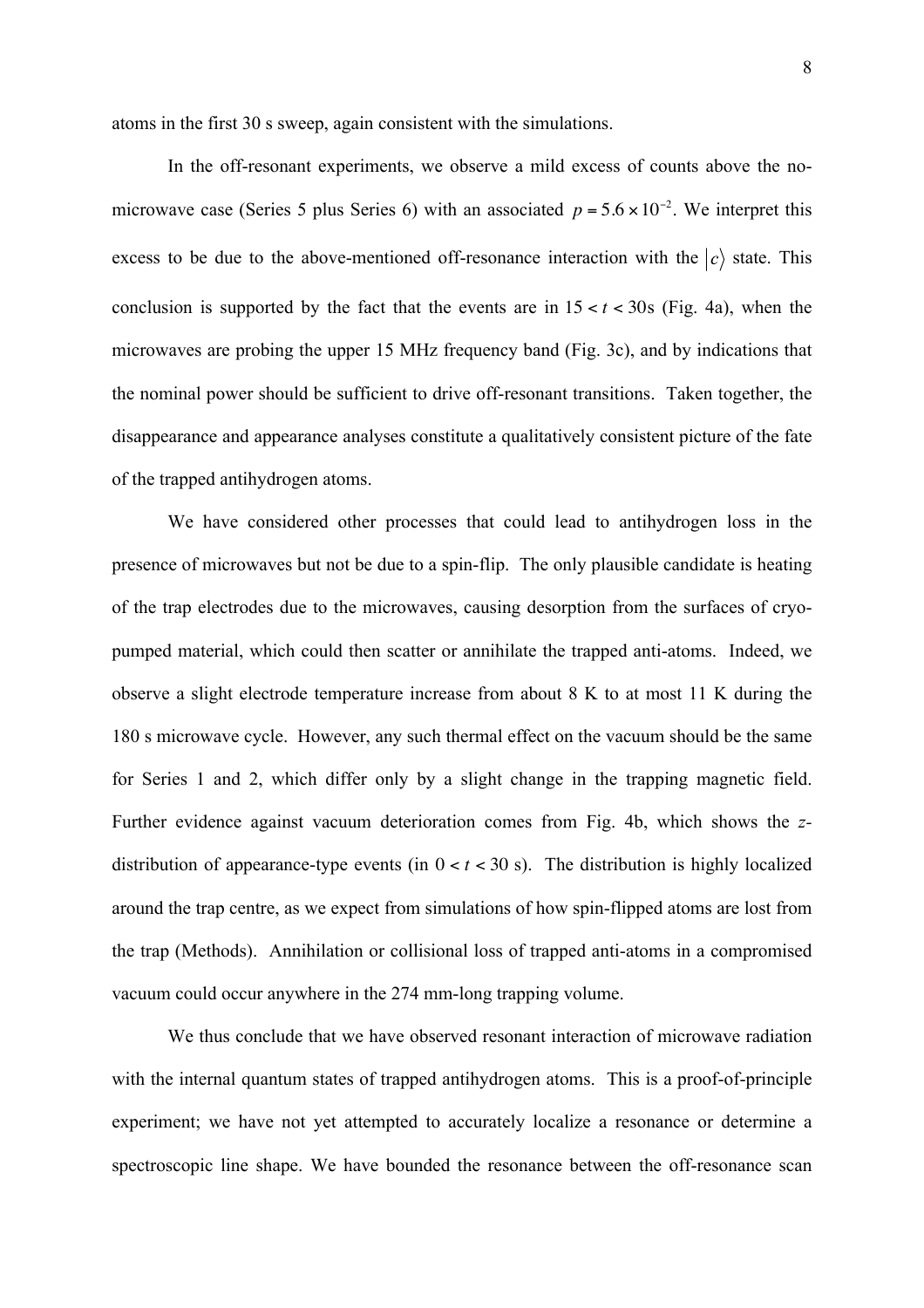value and the maximum of the on-resonance sweep. Roughly speaking, the observed resonance is within 100 MHz of the resonance frequency expected for hydrogen, corresponding to a relative precision of about  $4 \times 10^{-3}$ . This experiment represents the first step towards precision comparison of the spectra of hydrogen and antihydrogen as a test of measurement of any type of the spectrum of ground state antihydrogen and the first concrete CPT symmetry. Importantly, it also demonstrates the viability of performing fundamental measurements on small numbers of trapped anti-atoms by combining resonant interaction with the long trapping times and sensitive annihilation detection in ALPHA. In future experiments, the transition  $|c\rangle \leftrightarrow |d\rangle$  can be probed by double resonance; the frequency of this transition goes through a broad maximum<sup>11</sup> at a field of 0.65 T, allowing a precision measurement of hyperfine parameters without requiring precise knowledge of the absolute value of B.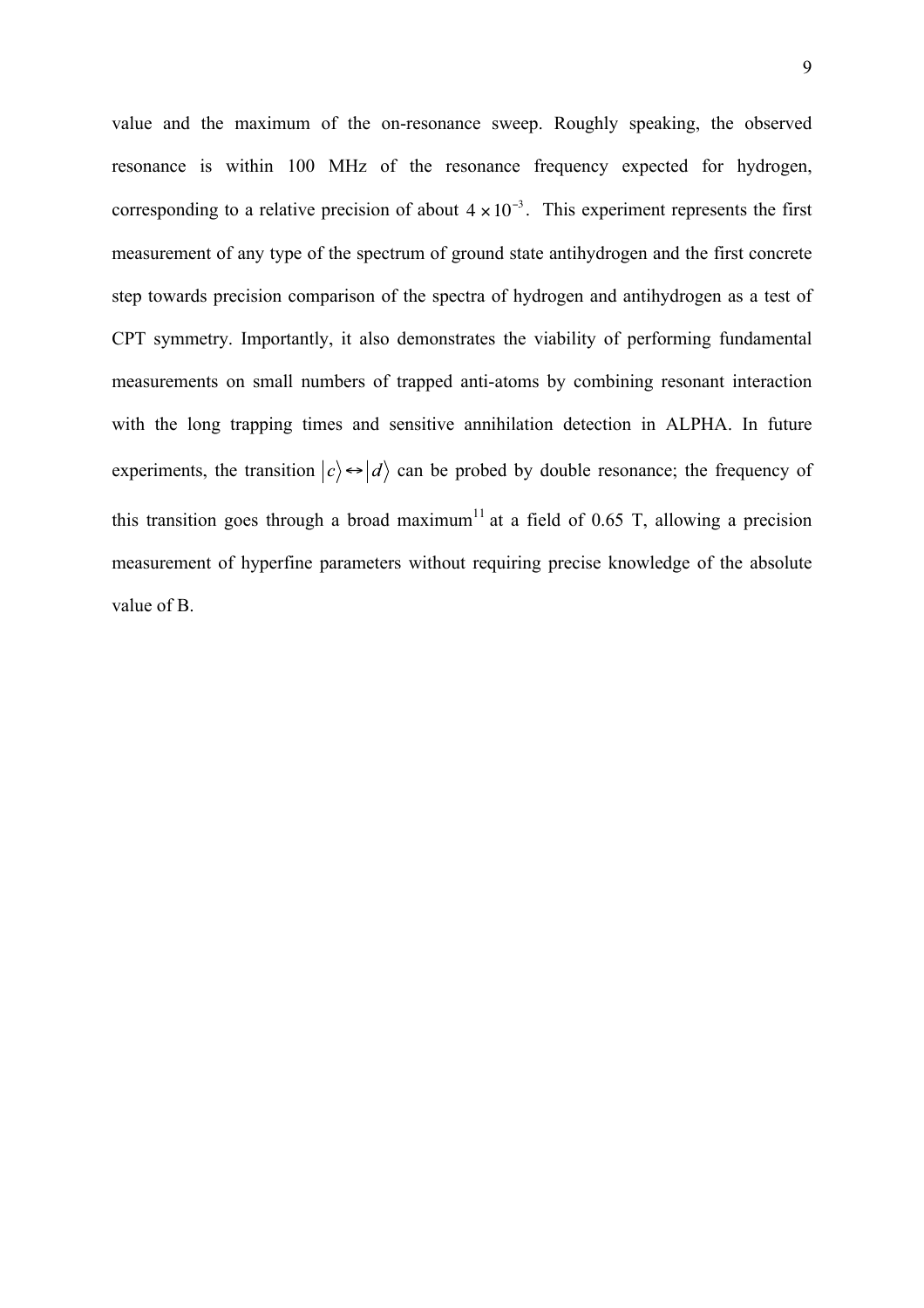**Methods Summary.** The ALPHA apparatus traps antihydrogen atoms synthesized from cold plasmas of positrons and antiprotons. Microwaves from a frequency synthesizer were amplified and injected into the magnetic atom trap using a horn antenna. We use electron cyclotron frequency measurement techniques to set the magnetic field in the device, and to characterise microwave field patterns. We perform numerical simulations of trapped antihydrogen dynamics to model microwave resonant line shapes and transition rates, atom ejection dynamics, and the spatial distribution of residual gas annihilation. Two distinct analysis methods are used to reduce cosmic ray background in the annihilation detector.

**Full Methods** and associated references are available in the online version of the paper at www.nature.com/nature.

## **Methods**.

**Antihydrogen Synthesis and Trapping**. The ALPHA techniques for synthesizing trappable anti-atoms are described extensively elsewhere $3,4,5$ . Antihydrogen atoms are produced near the trap minimum by mixing cold plasmas of antiprotons and positrons for about 1 s in a Penning-Malmberg<sup>12</sup> trap. The mixing makes use of the evaporative cooling<sup>13</sup> (for both positrons and antiprotons) and autoresonant injection<sup>14</sup> techniques developed for our initial demonstration of trapping. At the end of the 1 s synthesis stage the magnetic trap fields are on and the trapping region has been cleared of any remaining charged particles. The antiatoms are then held in the trap for 240 s before being released. During the first ~1 s of this time period we either ramp the mirror coil currents from 650 A to 692 A (adding 3.5 mT to  $B_{\min}^{axis}$  to attain  $B^B$ ), or do nothing (to remain at  $B^A$ ). During the next 59 s we wait to ensure that the currents in the mirror coils have stabilized. Finally, during the last 180 s we either inject microwaves or not, depending on the measurement type.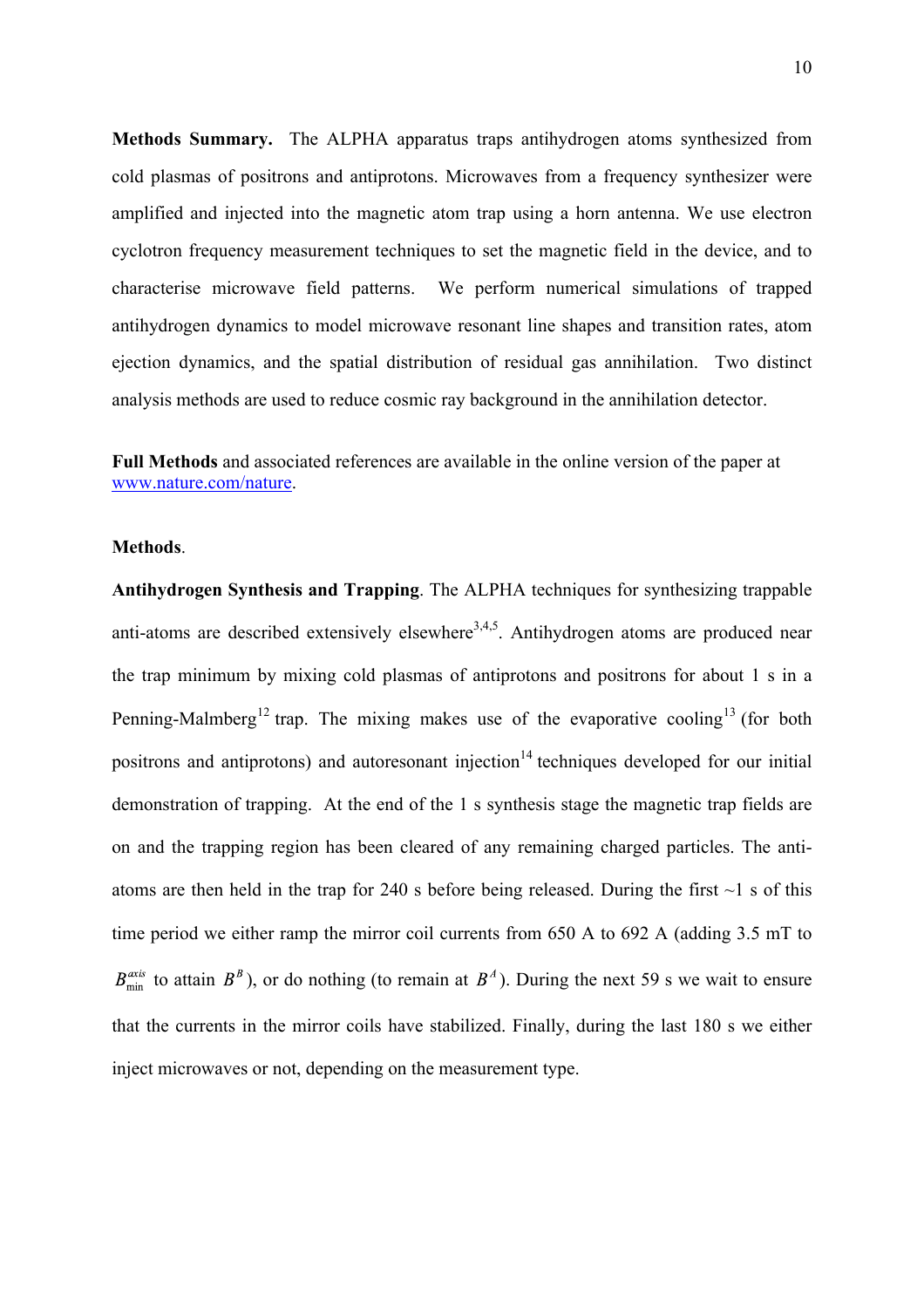**Microwave Injection**. Ka-band microwaves from an Agilent 8257D PSG Signal Generator are amplified and injected down the axis of the apparatus via a waveguide-fed horn antenna. The maximum power used was about 700 mW rms, measured at the vacuum transition.

**Electron Cyclotron Resonance Diagnostics**. We measure the electron cyclotron resonance (ECR) frequency by loading an electron plasma in the centre of the trap. A series of 4 µs microwave pulses is injected, at frequencies scanned across the cyclotron resonance; these pulses heat the plasma. Between each pulse we allow the plasma to return to its equilibrium temperature. Simultaneously, we monitor the quadrupole vibrational mode of the plasma by applying an oscillating potential at 26.5 MHz to an electrode adjacent to the plasma and measuring the plasma response on another. The frequency of this mode shifts approximately linearly with changes in temperature  $15$ . When the microwave frequency matches the cyclotron frequency, the heating of the plasma and the quadrupole frequency shift will be maximized. This method allows us to determine and to set the trapping magnetic field and to ensure field stability between trapping attempts.

Using the quadrupole frequency shift diagnostic, we can also infer the *in situ*  amplitude of the microwave electric fields near the trap centre. We adjust the solenoid field so that the ECR frequency is equal to one of the spin-flip transition frequencies and inject resonant microwave pulses to heat the plasma. From the temperature increase we can infer that the peak electric field amplitudes for 700 mW injected power are about  $E(f_{bc}^A)$  = 110 V/m,  $E(f_{ad}^A) = 150 \text{ V/m}, E(f_{bc}^B) = 130 \text{ V/m}, E(f_{ad}^B) = 100 \text{ V/m}.$ 

magnetic field gradient across a long ( $\sim$  4 cm) electron plasma so that only a narrow slice of In yet another mode of operation, we fix the microwave frequency and apply an axial the plasma is in resonance. The external solenoid field is then swept through resonance to generate a map of electric field strength along the length of the plasma, reflecting the underlying standing wave pattern. This provides another check of the similarity of microwave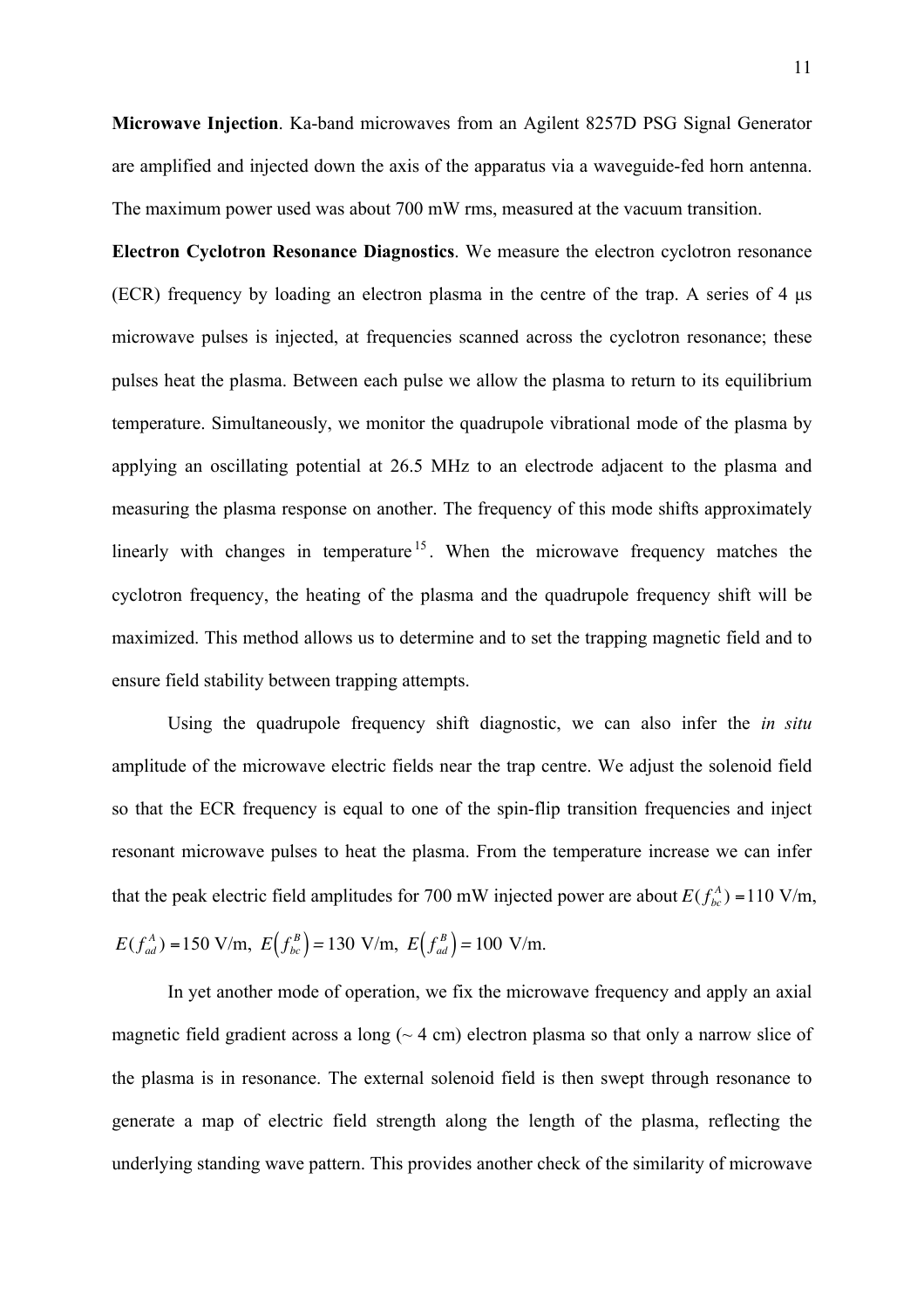field distributions at the four frequencies, as well as of variations over the 15 MHz frequency sweeps. We see no evidence for significant differences in the microwave environment at the two pairs of frequencies ( $f_{bc}^A$ ,  $f_{ad}^A$  and  $f_{bc}^B$ ,  $f_{ad}^B$ ) or within the sweeps.

previously<sup>3</sup>. We use the ECR technique to quantify the contributions of the solenoid and trap **Magnetic Field Settings.** The background solenoid field of about 1 T is the same as that used magnets to  $B_{\min}^{axis}$  and to determine the field change necessary to achieve the 100 MHz offset for off-resonant operation. The microwave frequencies used for driving  $(f_{bc}^A, f_{ad}^A$  and to monitor field stability from attempt to attempt; any necessary corrections were done by  $f_{bc}^{B}$ ,  $f_{ad}^{B}$ ) were (28.276, 29.696 and 28.376, 29.796) GHz. The ECR measurements were used adjusting the background solenoid field. The reproducibility of the field-setting procedure translates to about  $\pm 2$  MHz in microwave frequency.

**Numerical Simulations of Antihydrogen Dynamics**. We use a mixture of quantum and classical mechanics to simulate the effect of the microwaves on the trapped antihydrogen, and to calculate spatial distributions, both for ejected atoms, and for atoms lost by annihilation on the residual gas. The simulated anti-atoms<sup>3</sup> are in a low-field seeking state and are launched from the region of the positron plasma with a 50 K thermal distribution; only those with kinetic energy less than  $\sim 0.5$  K are trapped. The atomic motion is calculated classically using a smooth fit to the magnetic field to obtain the centre of mass force.

The spatial structure of the microwave field in the electrode stack is complex, but an order-of-magnitude estimate of spin flip transition rates can be obtained by assuming that the microwave magnetic fields  $B_1$  are those of a plane wave propagating in free space. During each simulation time step, we check whether the spin-flip resonance condition was met. If it was, we compute the transition probability from the standard Landau-Zener approximation for a two state system using a three-point time fit to the energy and coupling parameters. In the strong trapping field, the coupling matrix element between the states is approximately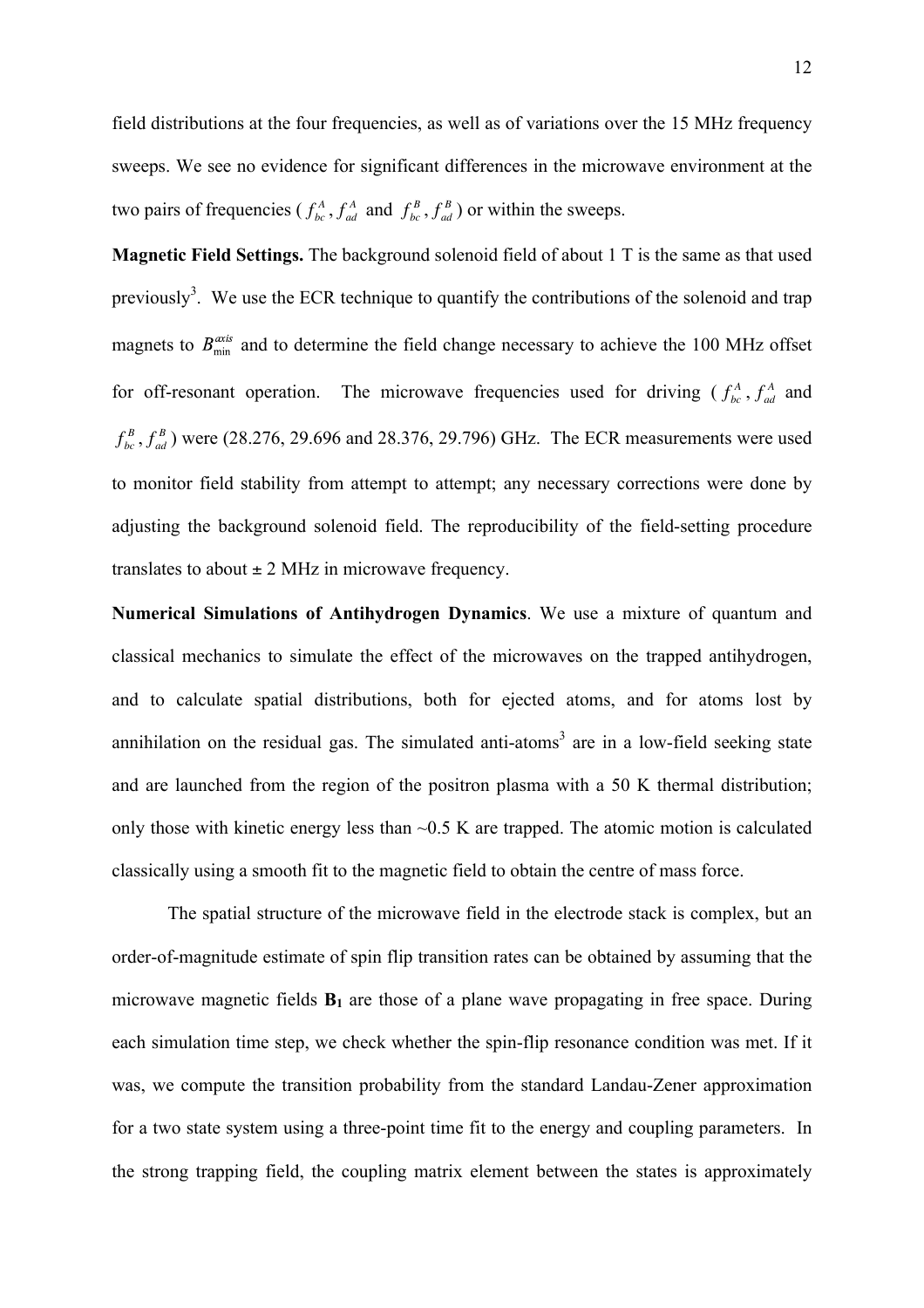$B_1\mu/4$ . The resonance condition is met twice each time the atom passes through the centre of the trap, and we allow for the unlikely possibility of the spin flipping twice. The coupling matrix element *V* can be related to the Rabi frequency,  $\Omega = V/\hbar$ . For a microwave E-field of frequency is  $\sim 1.5 \times 10^4$  rad/s. Simulations do not lead to a simple exponential decay of 100 V/m (giving a vacuum intensity of 1.3 mW/cm<sup>2</sup>), B<sub>1</sub> is about 0.33  $\mu$ T and the Rabi in how they pass through the resonance volume. As a rough estimate, a microwave intensity trapped population when the microwaves are present, because antihydrogen trajectories differ of 2 mW/cm<sup>2</sup> gives a flip rate of order  $1 \text{ s}^{-1}$ .

**Annihilation Event Identification**. (a) **Default Criteria**: The detector tracks the trajectories of charged pions that are produced when released antihydrogen atoms encounter matter in the Penning trap electrodes and annihilate. A reconstruction algorithm that considers track topology is then used to discriminate between pion tracks and cosmic ray events, and ultimately to locate the spatial position ('vertex') of each annihilation event<sup>16</sup>. The detector and the 'default criteria' for the event discrimination procedure have been extensively described previously<sup>5,16</sup>.

 (b) **Alternative Criteria:** We use a bagged decision tree classifier, in the random forest approach<sup>17,18,19</sup>, to separate antiproton annihilations on the trap walls from cosmic ray events. Nine variables are used for classification: the (i) radial and (ii) azimuthal coordinates of the reconstructed annihilation vertex, if present, (iii) the total number of channels registering 'hits' by charged particles, (iv) the number of 3-hit combinations used as track candidates, (v) the number of reconstructed tracks, (vi) the sum of the squared residual distances of hits from a fitted straight line, and three topological variables. The topological variables comprise (vii) a sphericity variable, (viii) the cosine of the angle between the event axis and the detector axis, and (ix) the angle between the event axis and the vertical direction in the  $x - y$  plane. The sphericity variable is defined as the quantity  $\frac{3}{2}$  $\frac{1}{2}(\lambda_2 + \lambda_3)$ . Here  $\lambda_1 \ge \lambda_2 \ge \lambda_3$  are the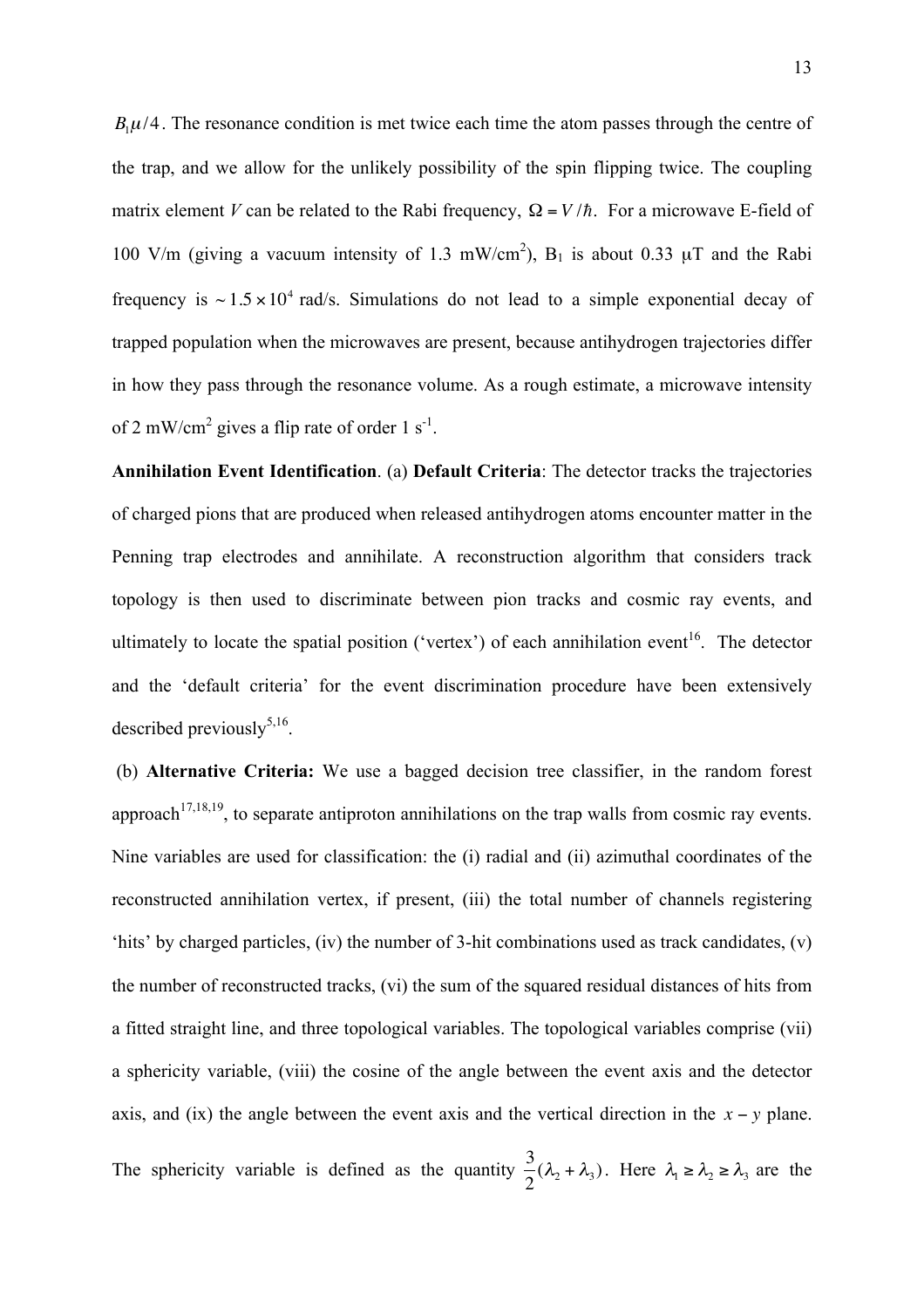eigenvalues of the tensor  $S^{\alpha\beta} = \sum_{i}^{N} p_i^{\alpha} p_i^{\beta} |p_i|^{-2} \sum N$ , where  $p_i^{\alpha}$  is the component  $\alpha$  ( $\alpha = x, y, z$ ) of the momentum associated with the *i*-th track. The event axis is defined as the line passing through the centre of the detector and oriented along the eigenvector associated with  $\lambda_1$ .

The random forest event-selection criteria have been determined by maximizing a sensitivity figure of merit<sup>20</sup>. Compared to the 'default' selection, this method is about ten times more effective in rejecting cosmic background, while retaining 75% of the signal. For Fig. 4a, based on dynamical simulations, we require the event's axial position *z* to be less than 6 cm away from the trap centre. This requirement affects the signal only marginally and further suppresses the background by a factor of 3, resulting in a cosmic rate of  $(1.7 \pm 0.3) \times 10^{-3}$  s<sup>-1</sup>. For Fig. 4b we select an annihilation candidate if it falls within  $0 < t < 30$  s (the first microwave sweep).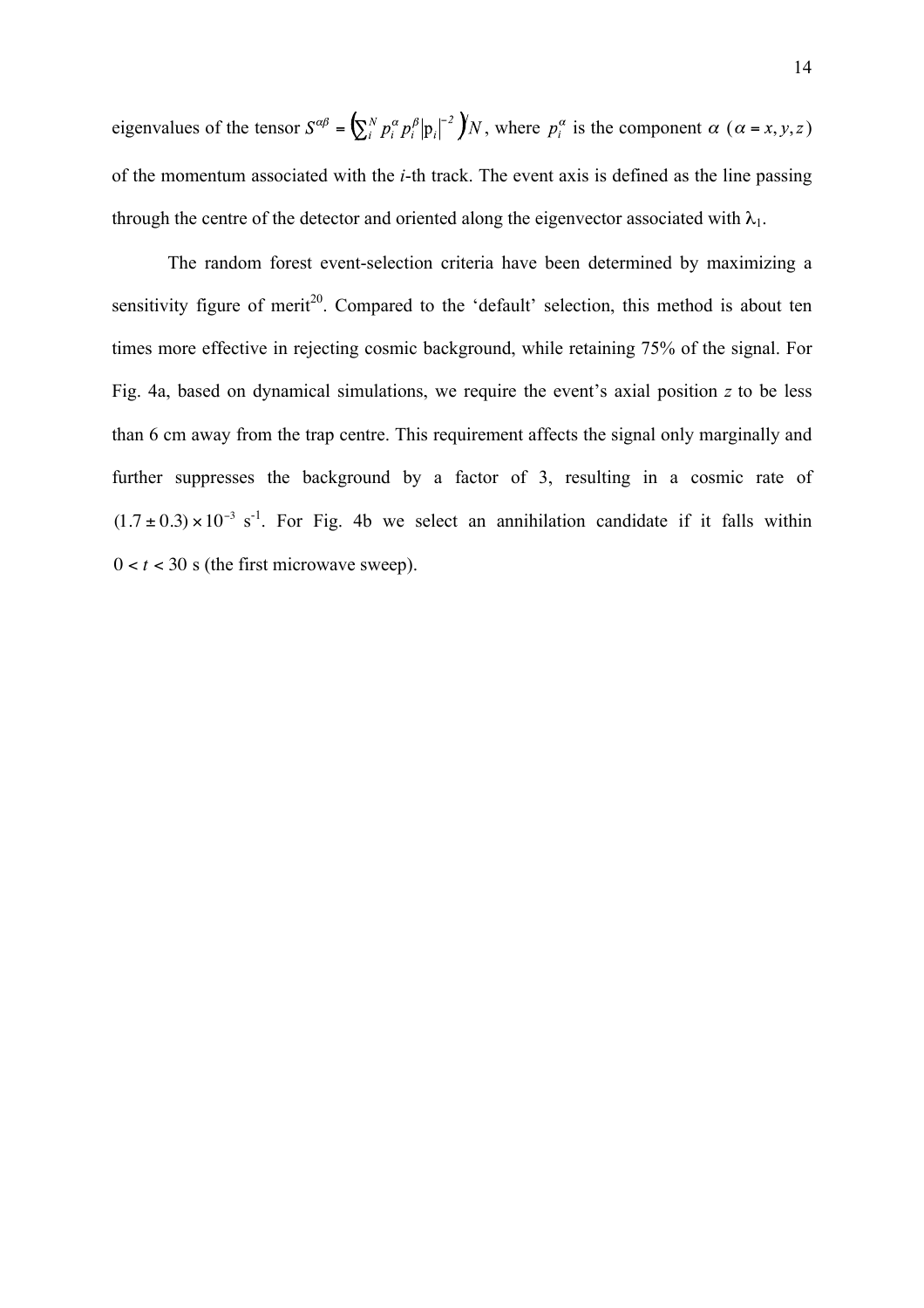Figure 1 The Breit-Rabi diagram, showing the relative hyperfine energy levels of the ground state of the hydrogen (and antihydrogen, assuming CPT invariance) atom in a magnetic field. In the state vectors shown, the single (double) arrow refers to the positron (antiproton) spin in the high field limit.

Figure 2 a) Cut-away, schematic drawing of the antihydrogen synthesis and trapping region of the ALPHA apparatus. The superconducting atom-trap magnets, the annihilation detector, and some of the Penning trap electrodes are shown. An external solenoid (not shown) provides a 1 T magnetic field for the Penning trap. The drawing is not to scale. The inner diameter of the Penning trap electrodes is 44.5 mm and the minimum-B trap has an effective length of 274 mm. Microwaves are injected along the axis of the trapping volume using a horn antenna, which is located about 130 cm from the trap axial midpoint. b) Map of magnetic field strength in the ALPHA antihydrogen trap. The red contour bounds a region up to 0.35 mT (or 10 MHz in microwave frequency equivalent) above the minimum field, to roughly indicate the size of the resonant volume.

Figure 3 a) Calculated spin-flip transition line shapes in the ALPHA antihydrogen trap. Transition probability (arbitrary units) is plotted versus microwave frequency. Only the trapping field inhomogeneity is considered in calculating the line shape. b) Schematic representation of the experimental situation for the on-resonance experiments at magnetic field  $B<sup>A</sup>$  (Series 1). The yellow bands represent the frequency ranges over which the microwaves are scanned. c) The situation for offresonance experiments at magnetic field  $B^B$  (Series 2 and 4). d) The situation for on-resonant experiments at magnetic field  $B^B$  (Series 3). A two-segment frequency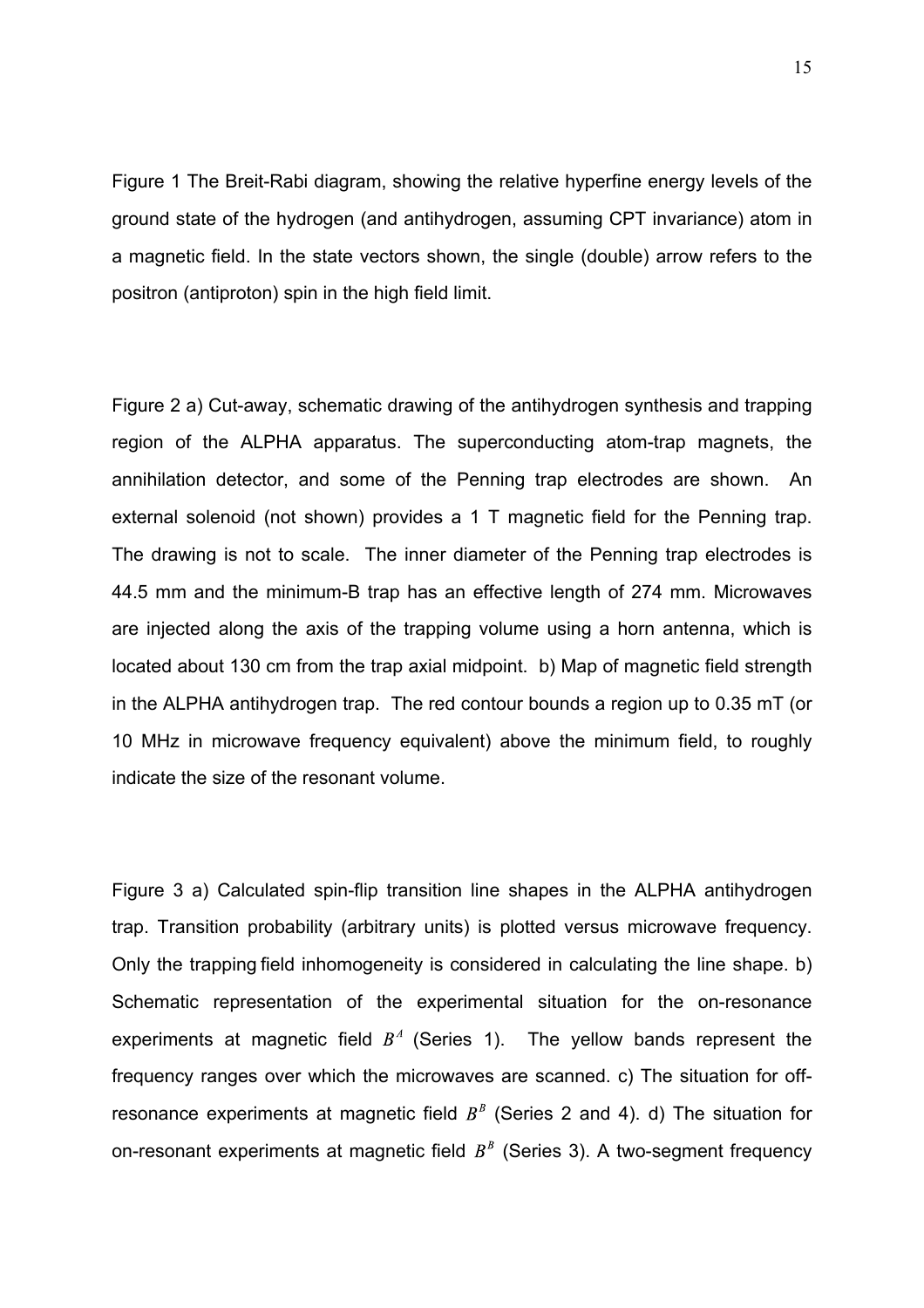sweep lasting 30 s was used to apply microwave fields. This sweep was repeated six times in each trapping attempt for a total microwave application time of 180 s, beginning 60 seconds after the end of antihydrogen formation. The first (second) 15 s scan covers the lower (upper) yellow band in each case. The bands span -5 to +10 MHz about the target frequency.

Figure 4 a) The number of 'appearance mode' annihilation events satisfying the alternative selection criteria and  $|z| < 6$  cm (Methods) as a function of time between applied at time  $t = 0$ . The expected cosmic background per bin per run is the end of antihydrogen production and the trap shutdown. Microwave power is first 0.026±0.005 events. The error bars are due to counting statistics. b) The *z*distribution of annihilation vertices in 'appearance mode' for 0 < *t* < 30 s. The grey ejected from the trap. The dashed black curve is the result of a simulation of trapped histogram is the result of a numerical simulation of the motion of spin-flipped atoms antihydrogen annihilating on the residual gas (Methods). Both simulations are normalized to the on-resonant data.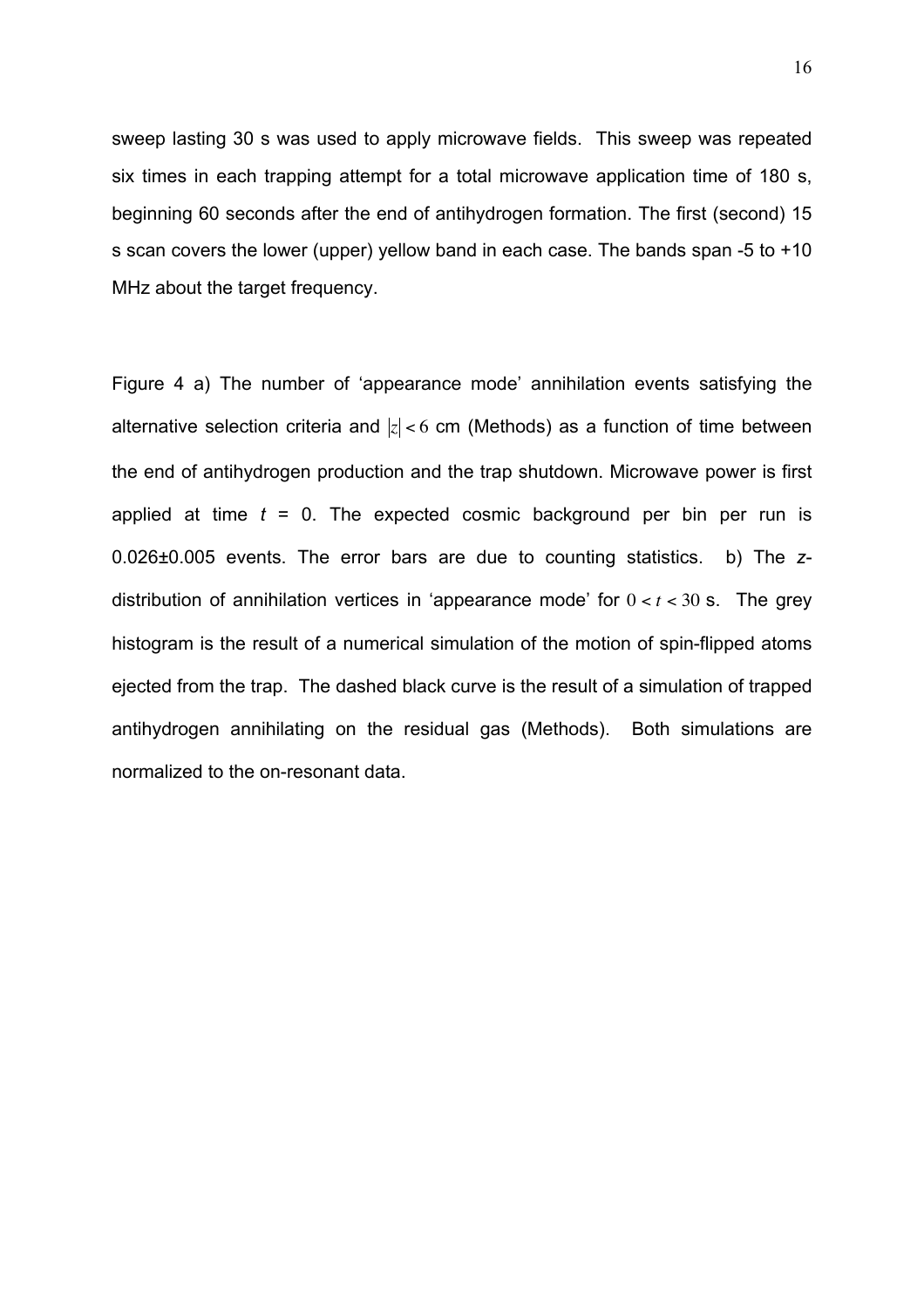| <b>Series</b> | <b>Relative</b><br>microwave<br>frequency | Relative<br>magnetic<br>field                | <b>Number</b><br>of cycles | Antihydrogen<br>detected at<br>trap<br>shutdown | Rate            | <b>Comment</b>             |
|---------------|-------------------------------------------|----------------------------------------------|----------------------------|-------------------------------------------------|-----------------|----------------------------|
| $\mathbf{1}$  | 0 MHz                                     | 0 <sub>mT</sub><br>$(B_{\min}^{axis} = B^a)$ | 79                         | 1                                               | $0.01 \pm 0.01$ | On resonance<br>(Fig. 3b)  |
| $\mathbf{2}$  | 0 MHz                                     | $+3.5$ mT<br>$(B_{\min}^{axis} = B^b)$       | 88                         | 16                                              | $0.18 \pm 0.05$ | Off resonance<br>(Fig. 3c) |
| 3             | $+100$ MHz                                | $+3.5$ mT<br>$(B_{\min}^{axis} = B^b)$       | 24                         | $\mathbf{1}$                                    | $0.04 \pm 0.04$ | On resonance<br>(Fig. 3d)  |
| 4             | 0 MHz                                     | $+3.5$ mT<br>$(B_{\min}^{axis} = B^b)$       | 22                         | 7                                               | $0.32 \pm 0.12$ | Off resonance<br>(Fig. 3c) |
| 5             | Off                                       | 0 <sub>mT</sub><br>$(B_{\min}^{axis} = B^a)$ | 52                         | 17                                              | $0.33 \pm 0.08$ | No microwayes              |
| 6             | Off                                       | $+3.5$ mT<br>$(B_{\min}^{axis} = B^b)$       | 48                         | 23                                              | $0.48 \pm 0.10$ | No microwaves              |

| Table 1. Series summaries for the 'disappearance mode' analysis. |  |  |
|------------------------------------------------------------------|--|--|
|------------------------------------------------------------------|--|--|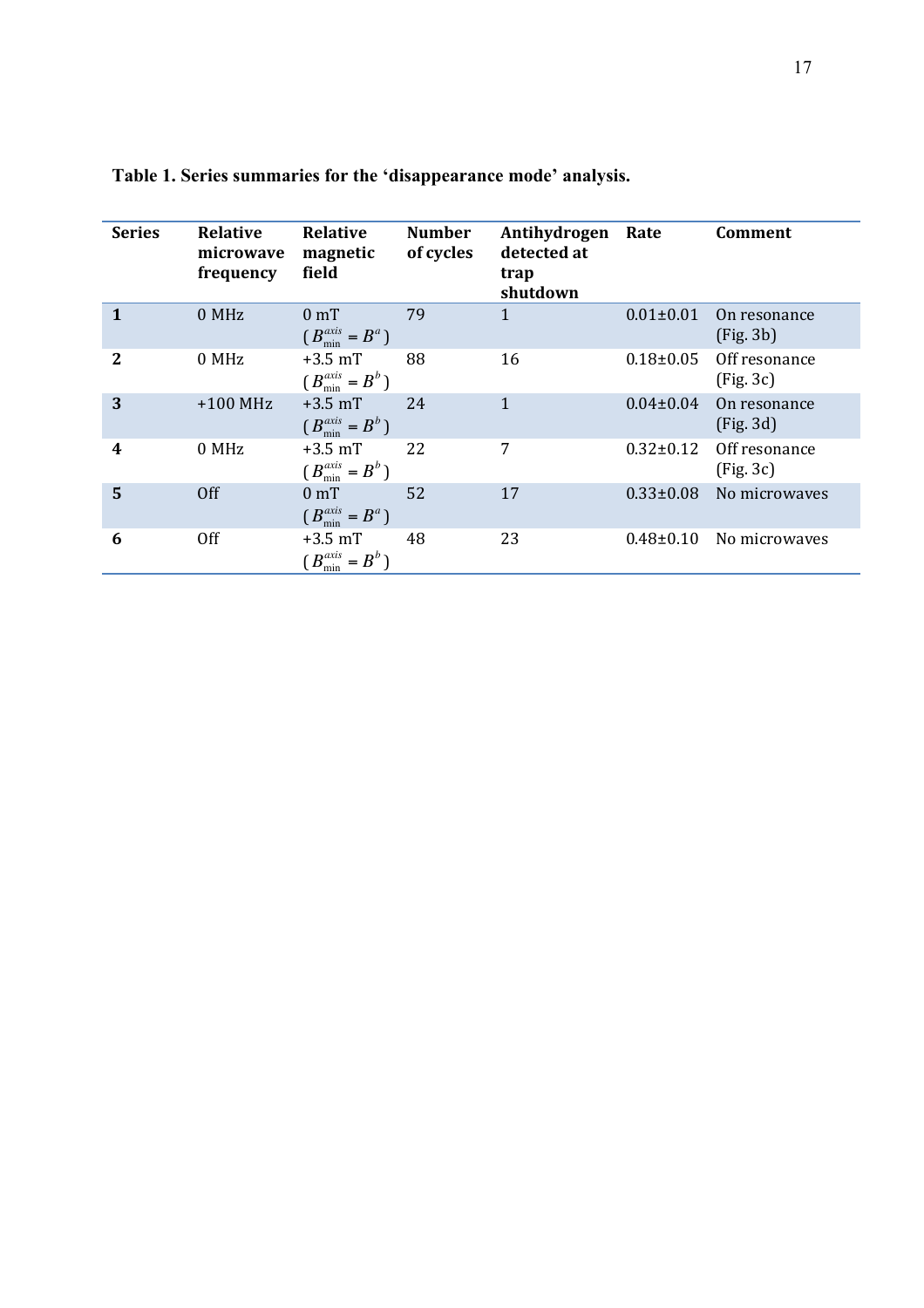|                       |     | Number of cycles Detected antihydrogen | Rate            |
|-----------------------|-----|----------------------------------------|-----------------|
| On resonance $(1+3)$  | 103 |                                        | $0.02 \pm 0.01$ |
| Off resonance $(2+4)$ | 110 | 23                                     | $0.21 \pm 0.04$ |
| No microwaves $(5+6)$ | 100 | 40                                     | $0.40 \pm 0.06$ |

**Table 2: Totals for all 'disappearance mode' series.**

l,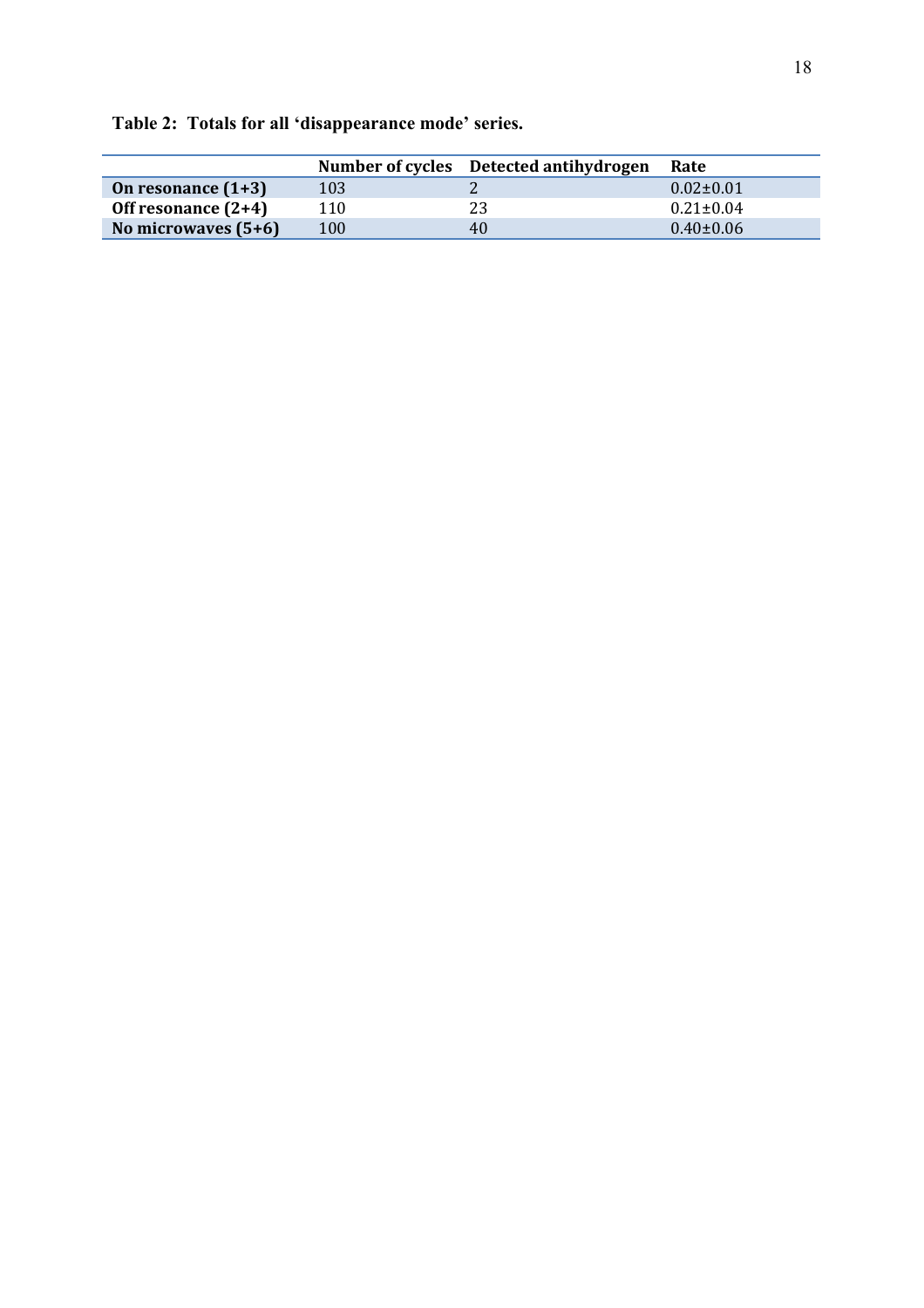19

**Acknowledgements.** This work was supported by CNPq, FINEP/RENAFAE (Brazil), ISF (Israel), MEXT (Japan), FNU (Denmark), VR (Sweden), NSERC, NRC/TRIUMF, AITF, FQRNT (Canada), DOE, NSF (USA), EPSRC, the Royal Society and the Leverhulme Trust (UK). We thank them for their generous support. We are grateful to the AD team: T. Eriksson, P. Belochitskii, B. Dupuy, L. Bojtar, C. Oliveira, B. Lefort and G. Tranquille for the delivery of a high-quality antiproton beam. We would like to thank the following individuals for help: M. Harrison, J. Escallier, A. Marone, M. Anerella, A. Ghosh, B. Parker, G. Ganetis, J. Thornhill, D.Wells,, D. Seddon, F. Butin, H. Brueker, K. Dahlerup-Pedersen, J. Mourao, T. Fowler, S. Russenschuck, R. De Oliveira, N. Wauquier, J. Hansen, M. Polini, J.M. Geisser, L. Deparis, P. Frichot, J.M. Malzacker, A. Briswalter, P. Moyret, S. Mathot, G. Favre, J.P. Brachet, P. Mésenge, S. Sgobba, A. Cherif, J. Bremer, J. Casas-Cubillos, N. Vauthier, G. Perinic, O. Pirotte, A. Perin, G. Perinic, B. Vullierme, D. Delkaris, N. Veillet, K. Barth, R. Consentino, S. Guido, L. Stewart, M. Malabaila, A. Mongelluzzo, P. Chiggiato, G. Willering, E. Mahner, A. Froton, C. Lasseur, F. Hahn, E. Søndergaard , F. Mikkelsen , W. Carlisle, A. Charman, J. Keller , P. Amaudruz, D. Bishop, R. Bula, K. Langton, P. Vincent, S. Chan, D. Rowbotham, P. Bennet, B. Evans, J.-P. Martin, P. Kowalski, A. Read , T. Willis , J. Kivell, H. Thomas, W. Lai, L. Wasilenko, C. Kolbeck, H. Malik, P. Genoa, L. Posada, and R. Funakoshi. We thank former collaborators M.J. Jenkins, G.B. Andresen, R. Hydomako, S. Chapman, A. Povilus, R. Hayano, L.V. Jørgensen, and Y. Yamazaki. We are grateful to the CERN Summer Student Program for funding the participation of undergraduate students (C.Ø.R. and S.C.N) in our experiment.

**Author Contributions.** W.B., P.D.B., J.F., M.C.F., J.S.H., N.M., and D.M.S. conceived, designed and constructed the central ALPHA apparatus and participated in all aspects of the experimental and physics programme. The microwave hardware was designed and fabricated by M.D.A., E.B., W.N.H., and M.E.H., who also participated in all aspects of the experimental programme. T.F. developed the electron cyclotron resonance diagnostic and participated actively in all aspects of the experimental programme. S.S. developed the alternative event analysis and participated actively in the experimental and analysis efforts. C.A., M.B.-R., A.C., A.G., A.J.H., J.T.K.M., E.S. and C.S. participated actively in the experimental runs, data taking, on- and offline analysis, and maintenance and modification of the apparatus. D.R.G. and A.O. contributed to all aspects of the detector systems and participated actively in the experimental shift work and analysis efforts. M.C. designed and built the positron accumulator and participated in the experimental shift work, the physics planning effort, and the strategic direction of the experiment. D.P.W. designed and built the positron accumulator, contributed to the magnetic design of the atom trap, and participated in the experimental programme. F.R., with help from P.H.D., performed the spin-flip simulations reported in this paper and supported the design and experimental programme with simulations and calculations. P.N. led the design of the ALPHA silicon detector. P.P. was responsible for implementing the silicon detector at CERN and participated in the experimental and analysis programme. A.D., C.A.I., C.Ø.R., S.C.N., A.L. and C.R.S. contributed to the experimental shift work. S.J. and J.S.W. contributed theoretical support in the form of atomic or plasma physics calculations and simulations and contributed to the experimental shift work. C.L.C., S.E., S.M. and R.I.T. participated in the experimental programme and the physics planning effort. L.K. and K.O. provided offsite support for detector electronics and database management systems, respectively, and contributed to the experimental shift work. E.B., J.S.H. and M.E.H. wrote the initial manuscript, which was edited, improved and approved by the entire collaboration.

**Author Information.** The authors declare no competing financial interests.

 $\frac{1}{1}$ Hänsch, T. W. Nobel Lecture: Passion for precision. *Rev. Mod. Phys.* **78**, 1297 (2006).

<sup>&</sup>lt;sup>2</sup> Martin, A.G., Helmerson, K., Bagnato, V.S., Lafyatis, G.P., and Pritchard, D.E. RF spectroscopy of trapped neutral atoms. *Phys. Rev. Lett.* **61**, 2431 (1988).

<sup>3</sup> Andresen, G. B. *et al*. Trapped antihydrogen. *Nature* **468**, 673 (2010).

<sup>4</sup> Andresen, G. B. *et al*. Confinement of antihydrogen for 1,000 seconds. *Nature Physics* **7**, 558 (2011).

<sup>5</sup> Andresen, G. B. *et al*. Search for trapped antihydrogen. *Phys. Lett. B* **695**, 95 (2011).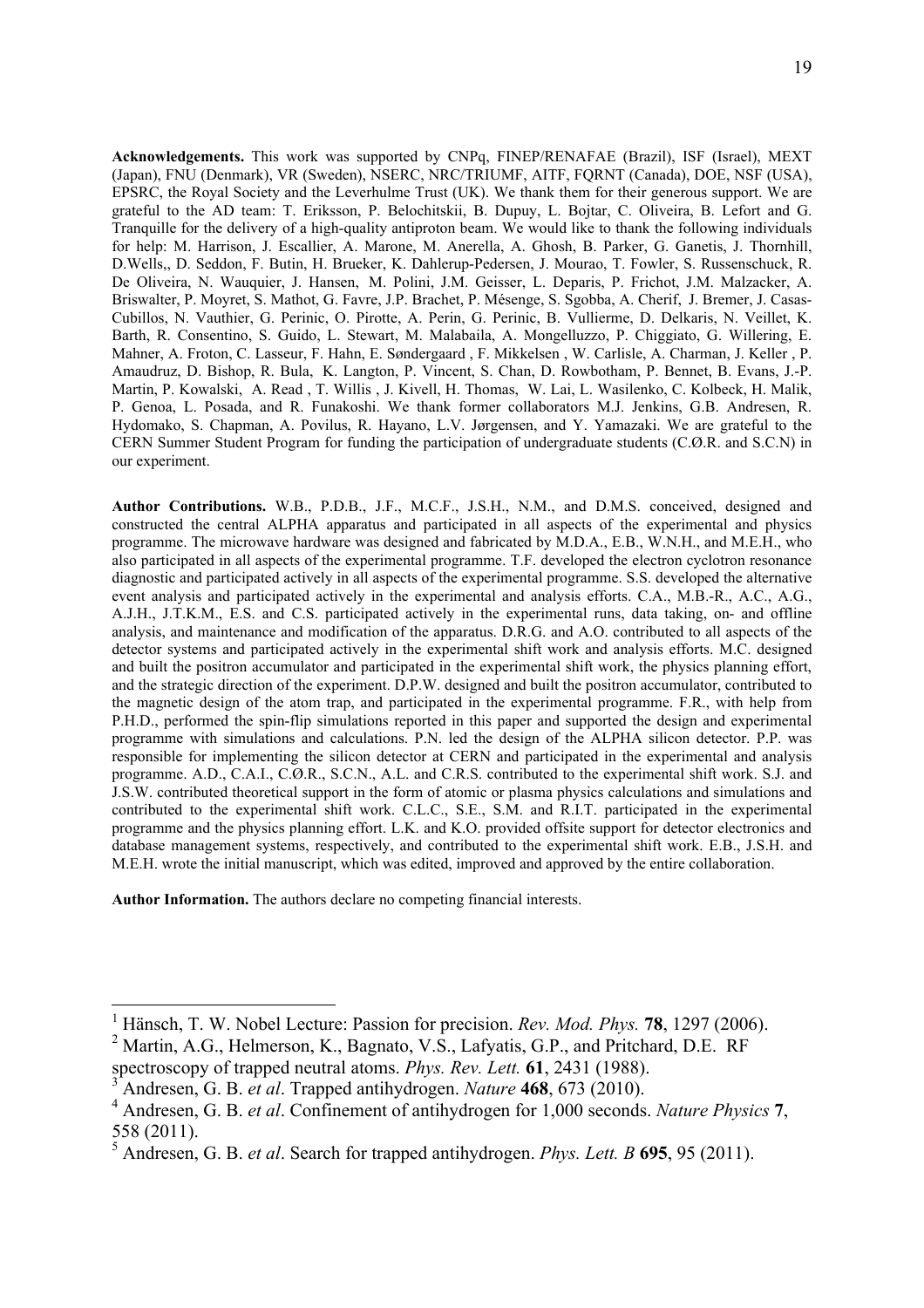6 Pritchard, D. E. Cooling neutral atoms in a magnetic trap for precision spectroscopy. *Phys. Rev. Lett.* **51**, 1336 (1983).

7 Bertsche, W. *et al*. A magnetic trap for antihydrogen confinement. *Nucl. Inst. Meth. A* **566**, 746 (2006).

8 Maury, S. The antiproton decelerator: AD. *Hyp. Int.* **109**, 43 (1997).

<sup>9</sup> Andresen G.B. *et al.* The ALPHA detector: module production and assembly. to be published in *Journal of Instrumentation*.<br><sup>10</sup> Przyborowski, J. & Wilenski, H. Homogeneity of results in testing samples from Poisson

series. *Biometrika* **31**, 313 (1940).

<sup>11</sup> Hardy, W.N. *et al.* Magnetic resonance studies of gaseous atomic hydrogen at low temperatures. *Phys. Rev. Lett.* **42**, 1042 (1979).

<sup>12</sup> Dehmelt, H. Nobel Lecture: Experiments with an isolated subatomic particle at rest. *Rev. Mod. Phys.* **62**, 525 (1990).

<sup>13</sup> Andresen, G. B. *et al.* Evaporative cooling of antiprotons to cryogenic temperatures. *Phys. Rev. Lett.* **105**, 013003 (2010).

14 Andresen, G. B. *et al*. Autoresonant excitation of antiproton plasmas. *Phys. Rev. Lett.* **106**, 025002 (2011).

<sup>15</sup> Tinkle, M. D., Greaves, R. G., Surko, C. M., Spencer, R. L. & Mason, G.W. Low-order modes as diagnostics of spheroidal non-neutral plasmas. *Phys. Rev. Lett* **72**, 352-355 (1994). <sup>16</sup> Andresen, G. B. *et al.* Antihydrogen annihilation reconstruction with the ALPHA silicon detector. Submitted to *Nucl. Inst. Meth. A*. 17 Breiman, L. Random forests. *Mach. Learn.* **<sup>45</sup>**, 5 (2001).

<sup>18</sup> Narsky, I. StatPatternRecognition: a C<sup>++</sup> package for statistical analysis of high energy physics data. *arXiv*:physics/0507143, 2005.<br><sup>19</sup> Narsky, I. Optimization of signal significance by bagging decision trees.

*arXiv*:physics/0507157, 2005. 20 Punzi G. Sensitivity of searches for new signals and its optimization. in the *Proceedings of* 

*PHYSTAT2003: Statistical Problems in Particle Physics, Astrophysics, and Cosmology* (Menlo Park, California, 2003), p. 79, http://inspirebeta.net/record/634798.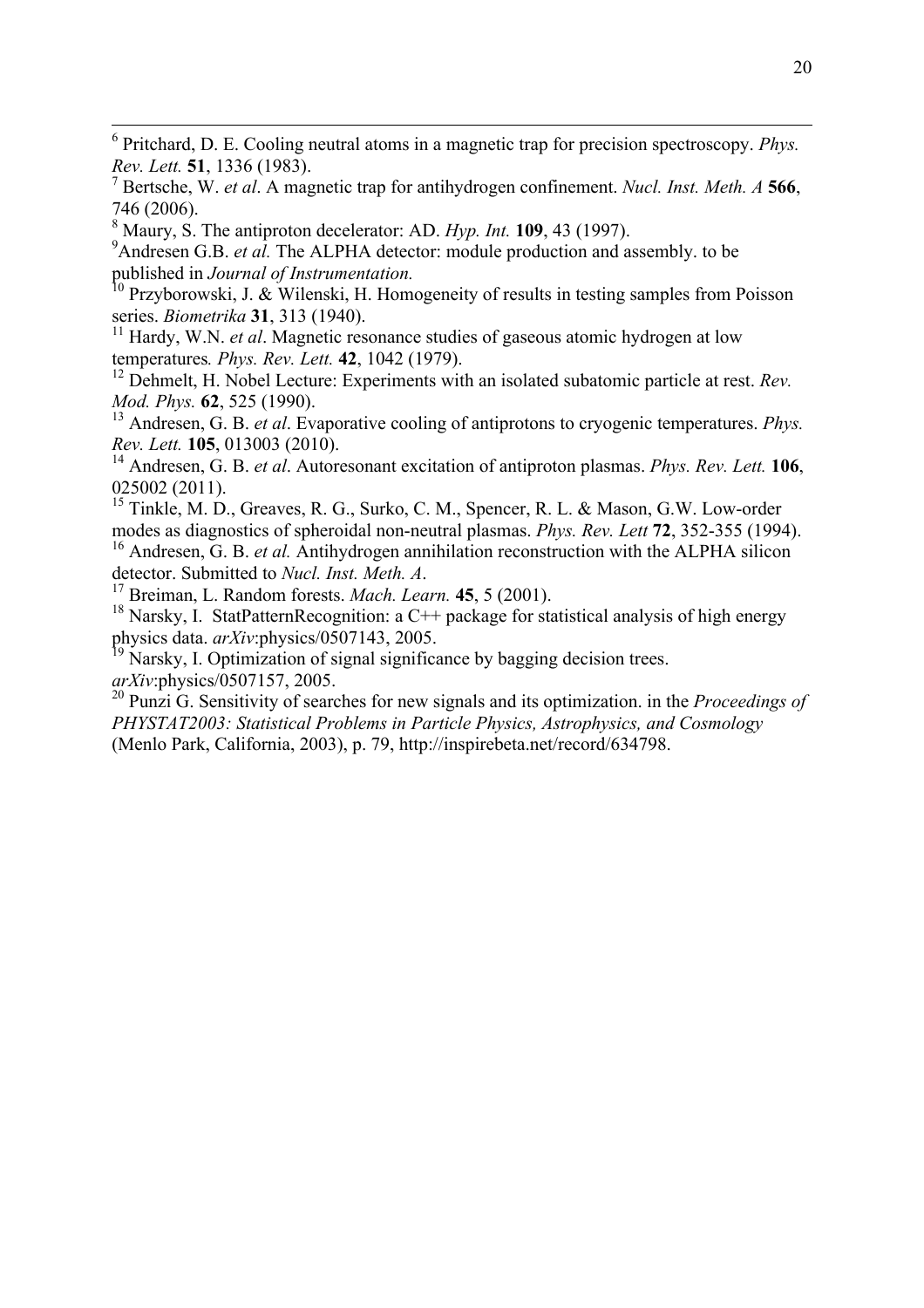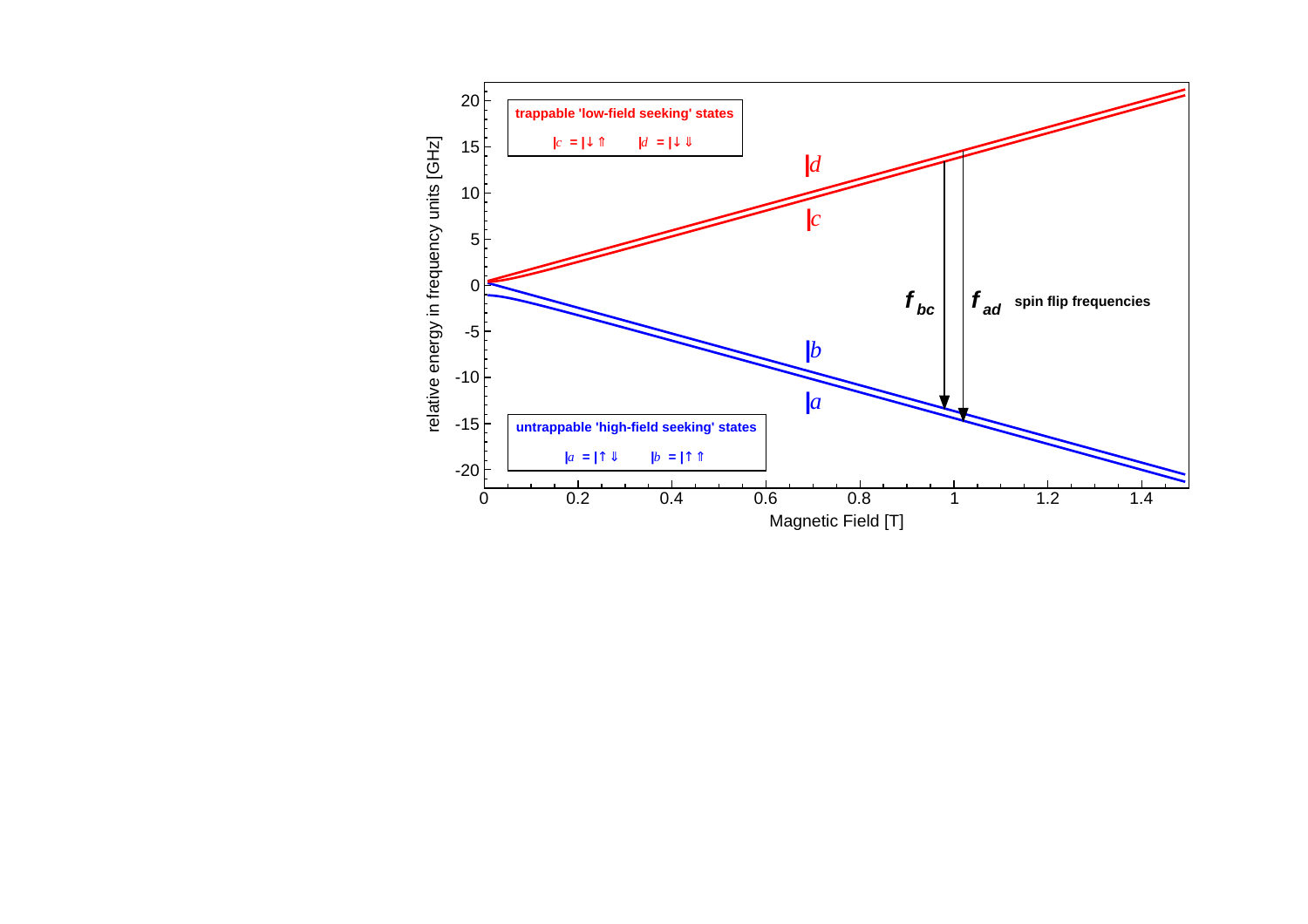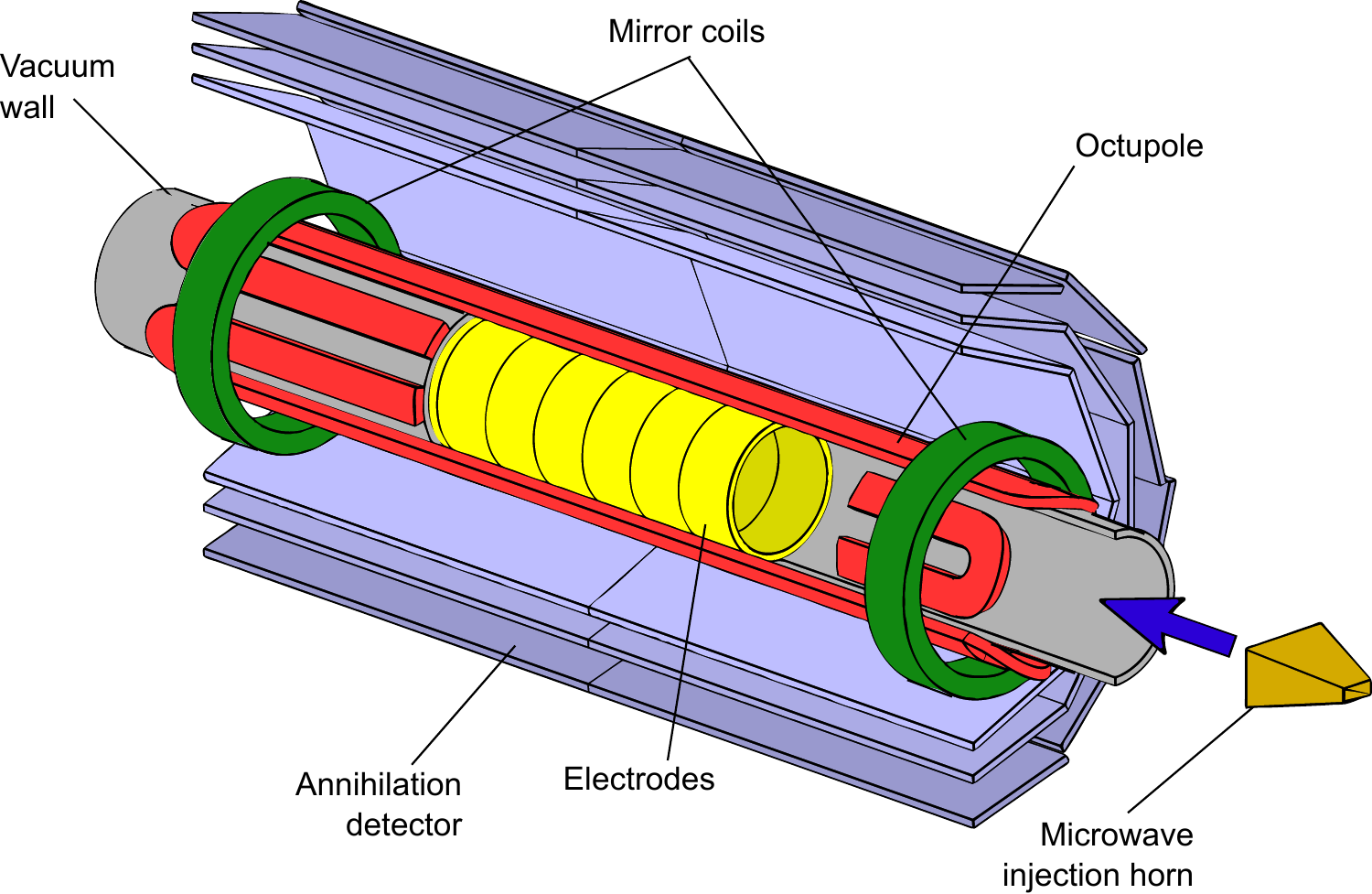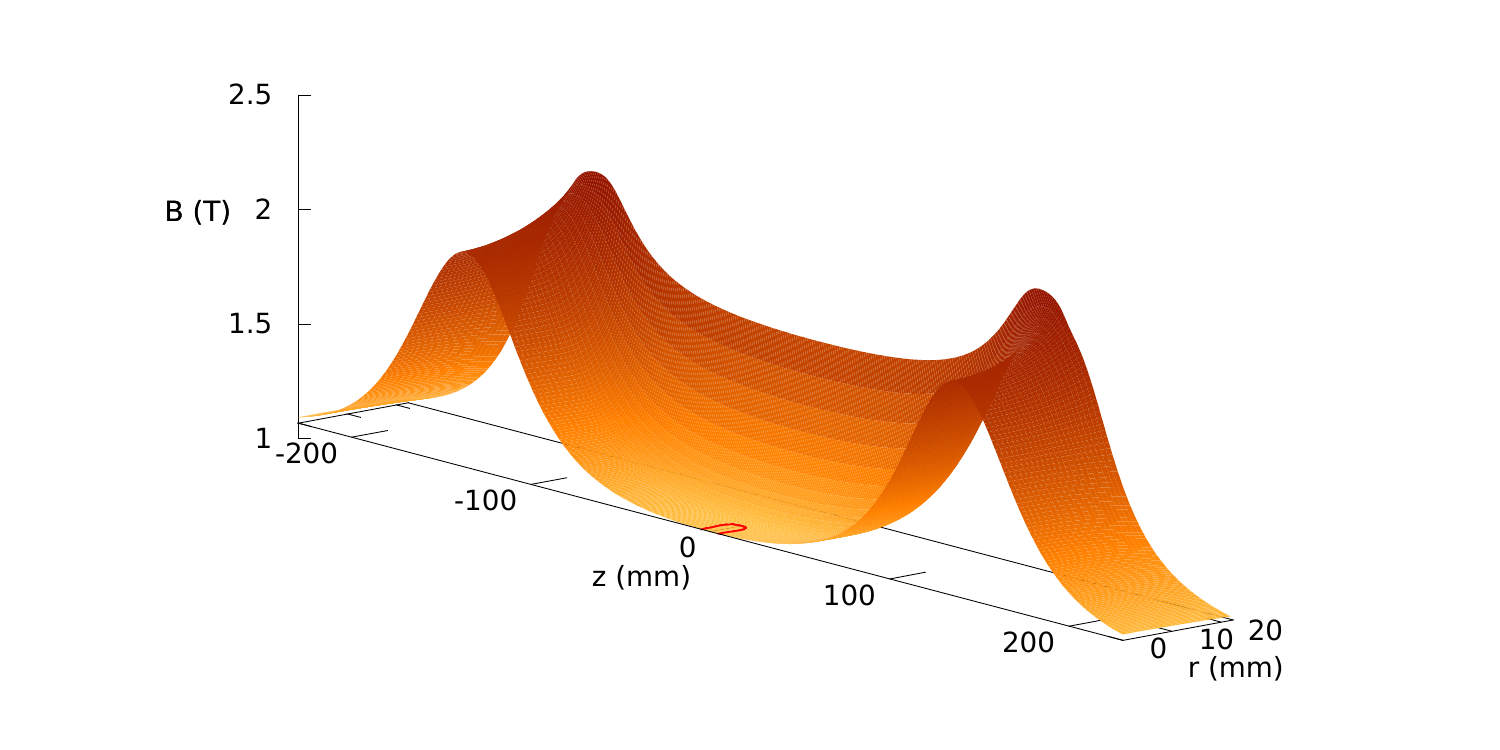

**a**

 $|c \rangle \rightarrow |b \rangle$ 

Freq uency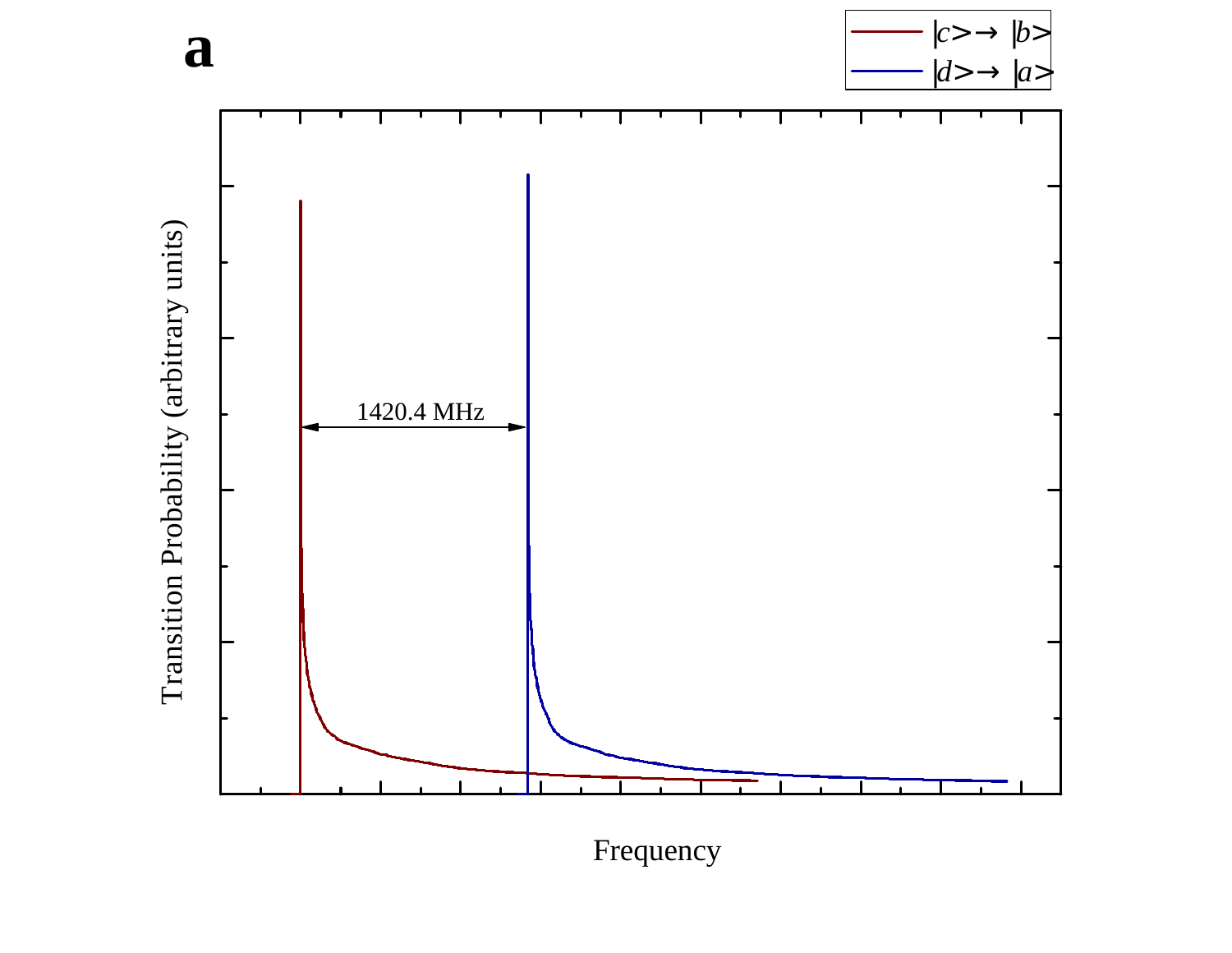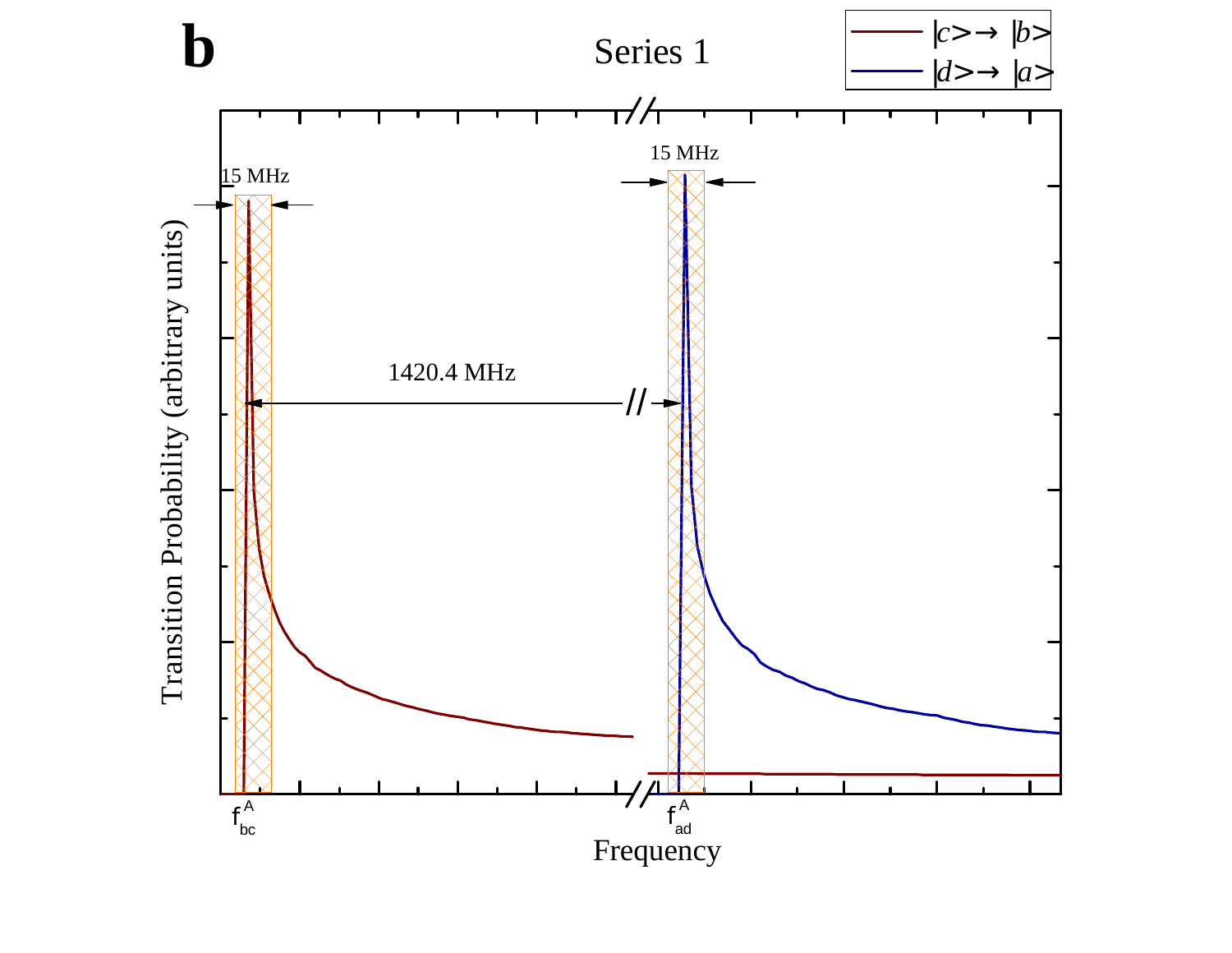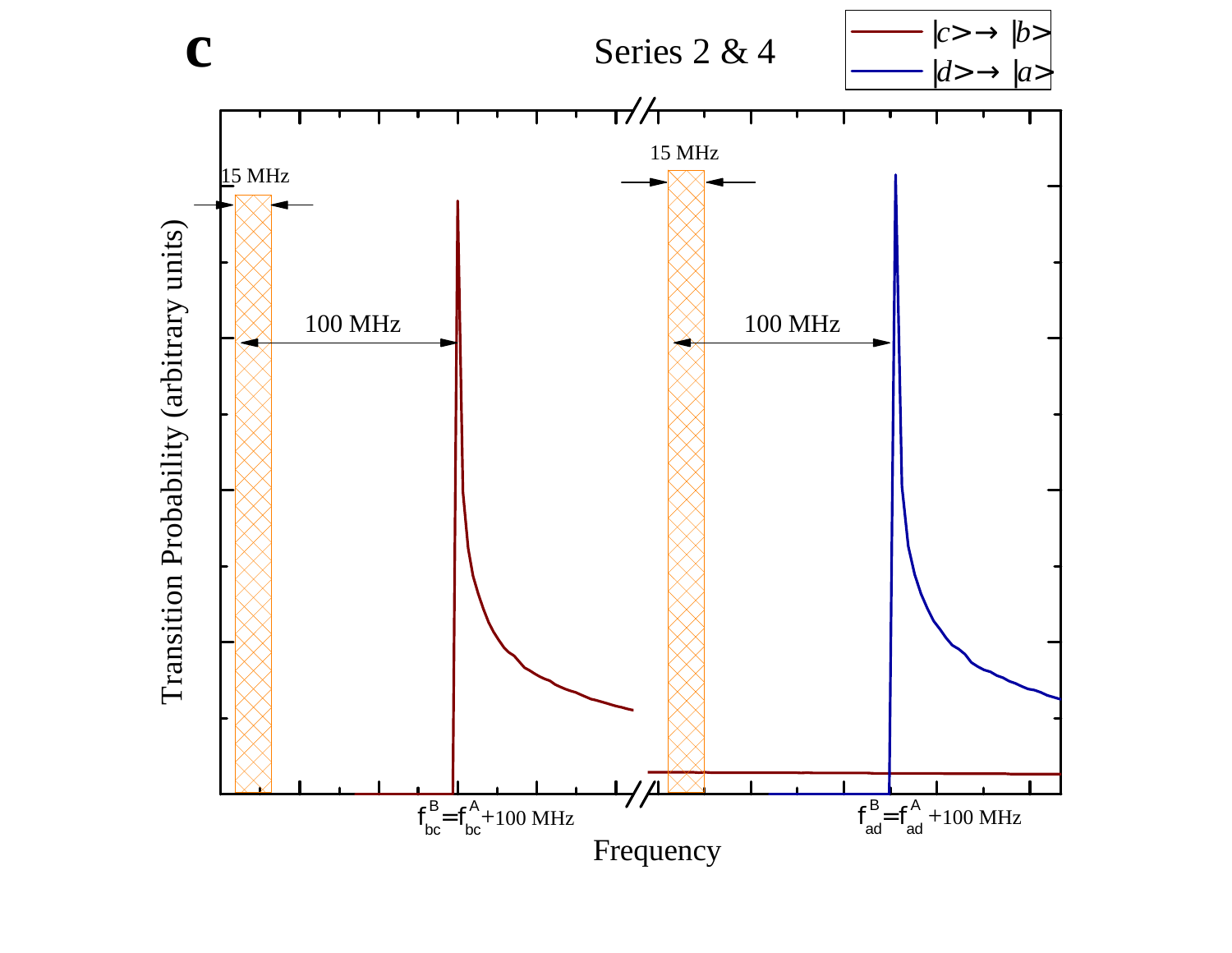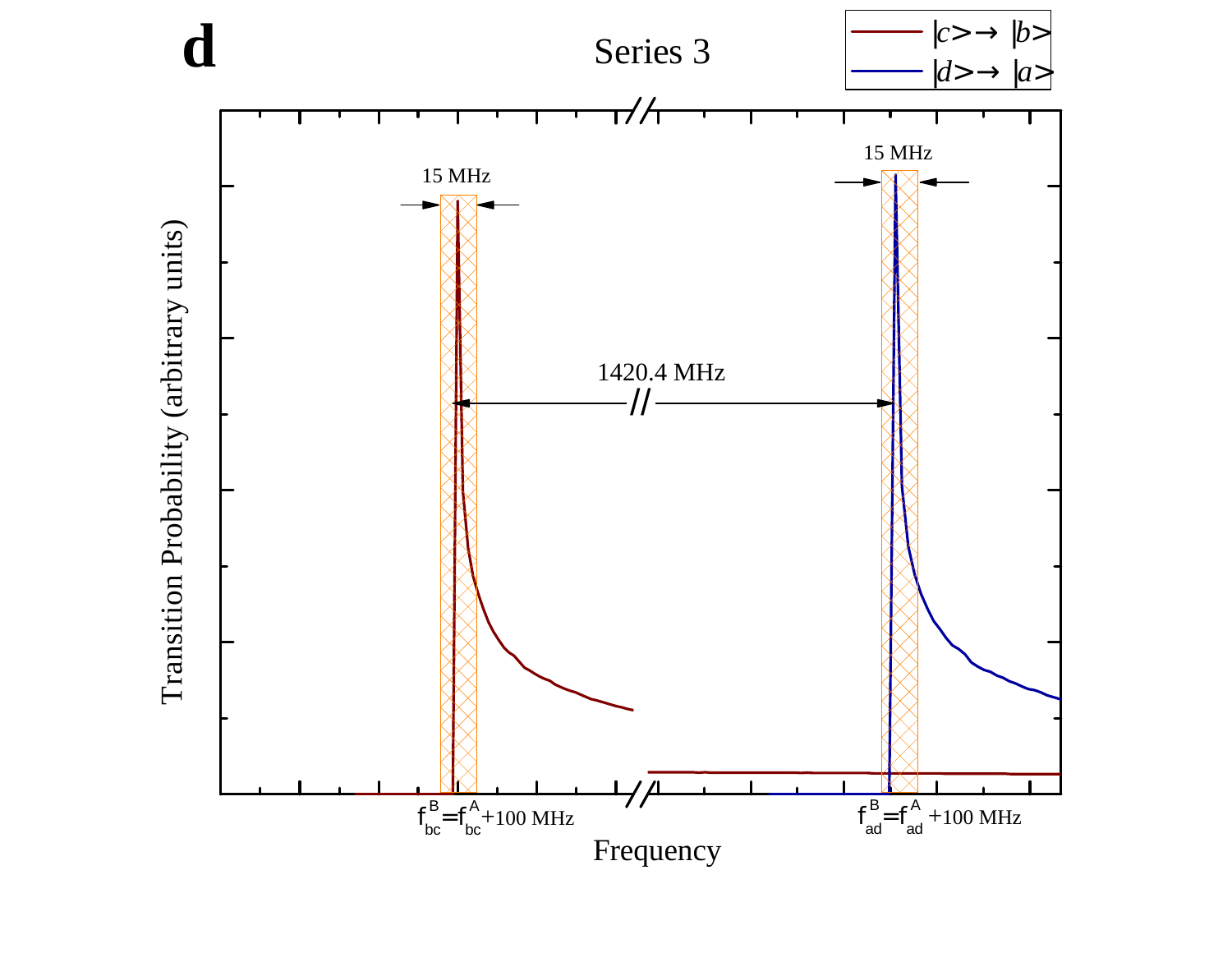